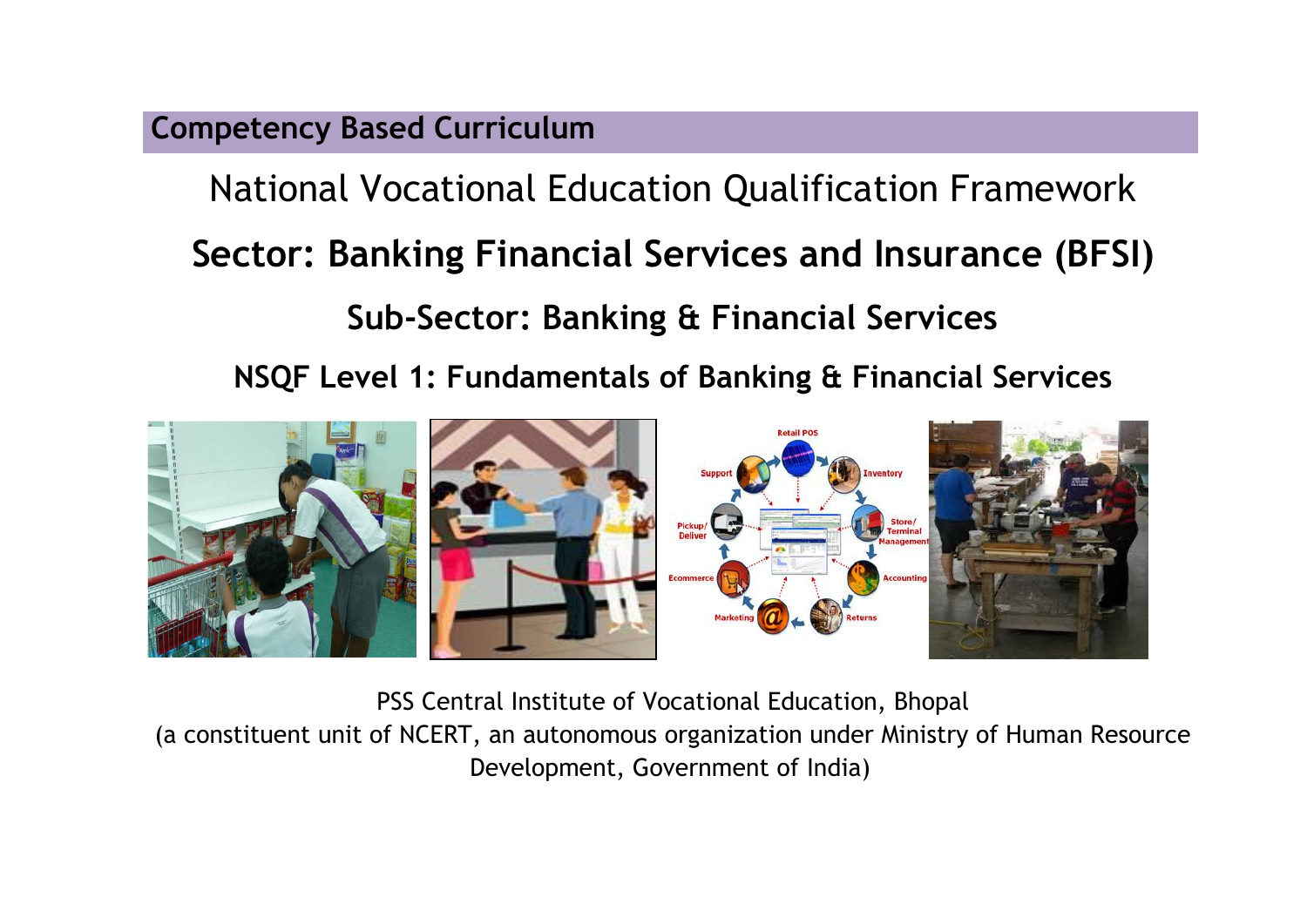#### $\odot$ **Copyright**

All rights reserved. All copyright of this competency based curriculum is solely and exclusively owned by PSSCIVE.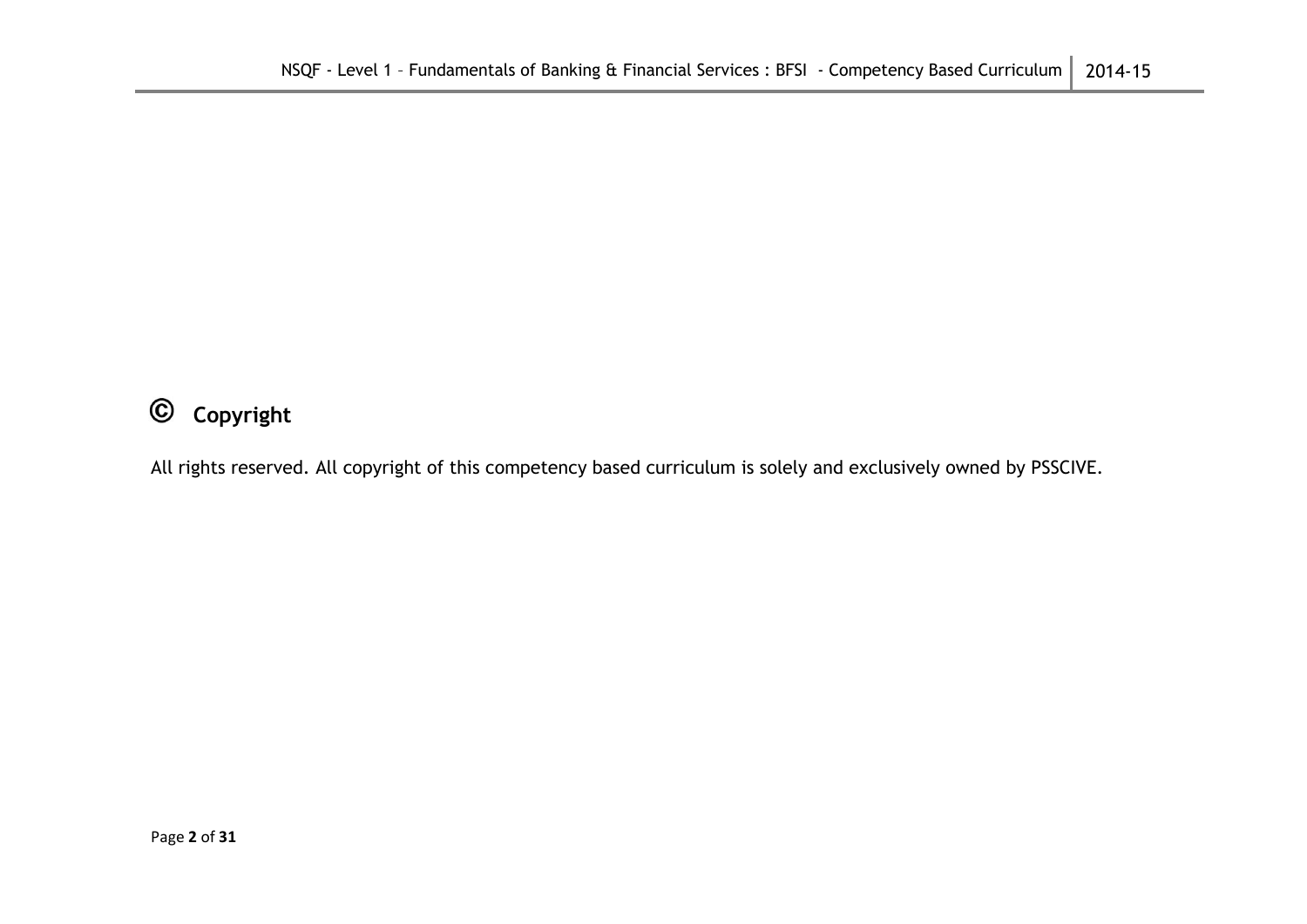# Contents

| Introduction     |                                                                                                                                                             |                                                                                                        | 01 |
|------------------|-------------------------------------------------------------------------------------------------------------------------------------------------------------|--------------------------------------------------------------------------------------------------------|----|
| About the sector |                                                                                                                                                             |                                                                                                        | 03 |
|                  |                                                                                                                                                             |                                                                                                        | 04 |
| Course structure |                                                                                                                                                             |                                                                                                        | 09 |
|                  |                                                                                                                                                             |                                                                                                        | 09 |
|                  |                                                                                                                                                             |                                                                                                        | 09 |
|                  |                                                                                                                                                             |                                                                                                        | 10 |
|                  |                                                                                                                                                             |                                                                                                        | 10 |
| <b>Units</b>     |                                                                                                                                                             |                                                                                                        |    |
| BFSI101-NQ2014   | : Evolution of Money & Banking                                                                                                                              |                                                                                                        | 11 |
| BFSI102-NQ2014   | : Indian Financial System                                                                                                                                   |                                                                                                        | 14 |
| BFSI 103-NQ2014  | : Accounting Fundamentals                                                                                                                                   |                                                                                                        | 16 |
| BFSI 104-NQ2014  | : Customer Service                                                                                                                                          |                                                                                                        | 19 |
| BFSI 105-NQ2014  | : Basics of Communication                                                                                                                                   | 22                                                                                                     |    |
| BFSI 106-NQ2014  | : Basic Infrastructural Facilities and Safety Measure in Banks                                                                                              | 26                                                                                                     |    |
| BFSI 107-NQ2014  | : Work Integrated Learning                                                                                                                                  |                                                                                                        | 29 |
|                  |                                                                                                                                                             |                                                                                                        | 31 |
|                  |                                                                                                                                                             |                                                                                                        | 33 |
|                  |                                                                                                                                                             |                                                                                                        | 35 |
|                  |                                                                                                                                                             |                                                                                                        | 36 |
|                  | 3.<br>Classroom activities<br><b>Practical activities</b><br>6.<br>On-the-job training<br>Certification<br>10. Assessment guide<br>13. List of contributors | Objectives of the course<br>11. List of tools, equipment and materials<br>12. Teacher's qualifications |    |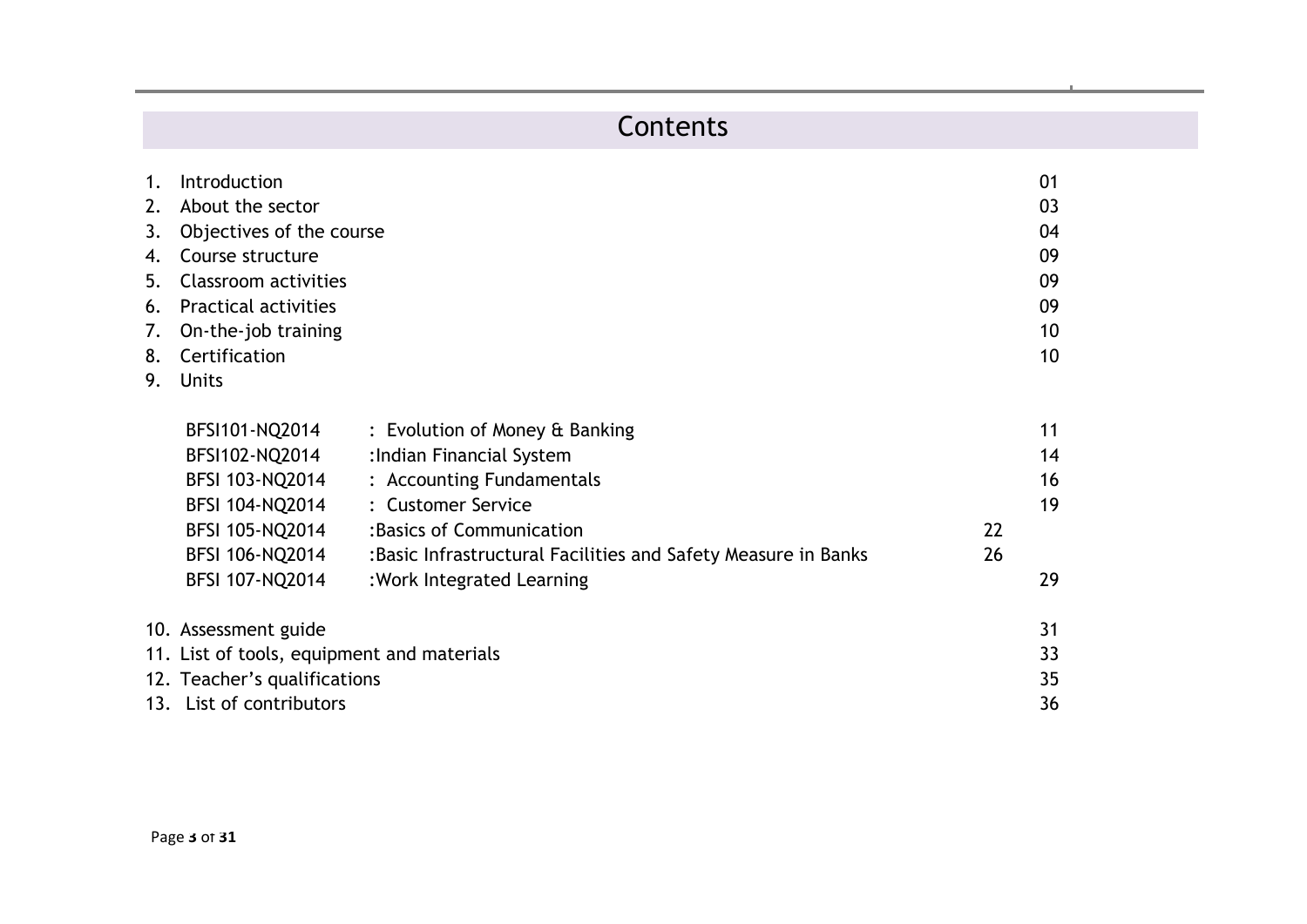# **Introduction**

The National Skills Qualification Framework (NSQF) organizes qualifications according to a series of levels of knowledge, skills and aptitude. These levels are defined in terms of learning outcomes which the learner must possess regardless of whether they were acquired through formal, non-formal or informal learning. In that sense, the NSQF is a quality assurance framework, It is, therefore, a nationally integrated education and competency based skill framework that will provide for multiple pathways, horizontal as well as vertical, both within vocational education and vocational training and among vocational education, vocational training general education and technical education, thus linking one level of learning to another higher level. This will enable a person to acquire desired competency levels, transit to the job market and, at an opportune time, return for acquiring additional skills to further upgrade their competencies.

Ministry of Human Resource Development, Government of India developed the National Vocational Education Qualification Framework (NVEQF) which was assimilated in NSQF in 2013. The NVEQF organizes qualifications according to a series of levels of knowledge and skills. These levels are defined in terms of learning outcomes i.e., the competencies (knowledge, skills and attitude) which the learners must possess regardless of whether they were acquired through formal, non-formal or informal education and training system. Qualifications are made up of occupational standards for specific areas of learning units or unit of competency. Units of competency are the specification of knowledge and skill and the application of that knowledge and skill to the standard of performance expected in the workplace. The unit of competency or National Occupation Standards comprising generic and technical competencies an employee should possess is laid down by the Sector Skill Council of the respective economic or social sector.

Competency is defined in terms of what a person is required to do (performance), under what conditions it is done (conditions) and how well it is to be done (standards). It can be broadly categorized into foundational, practical and reflexive competencies. Generic competencies are considered essential for a person to participate effectively in the workforce, whereas technical competencies are an individual's knowledge and expertise in the specific group task and its processes and its rules and regulations. An executive order F.No.1-4/2011-VE dated 3 Sept., 2012 on the various aspects of NVEQF has been issued by the MHRD. For more details on the NVEQF, please visit the website of MHRD are www.mhrd.gov.in7

The term "curriculum" (plural: curricula or curriculums) is derived from the Latin word for "race course", referring to the course of deeds and experiences through which children grow to become mature adults. A competency based curriculum describes what learners must "know" and "be able to do" by the end of a program or study. It identifies the competencies

Page **1** of **31**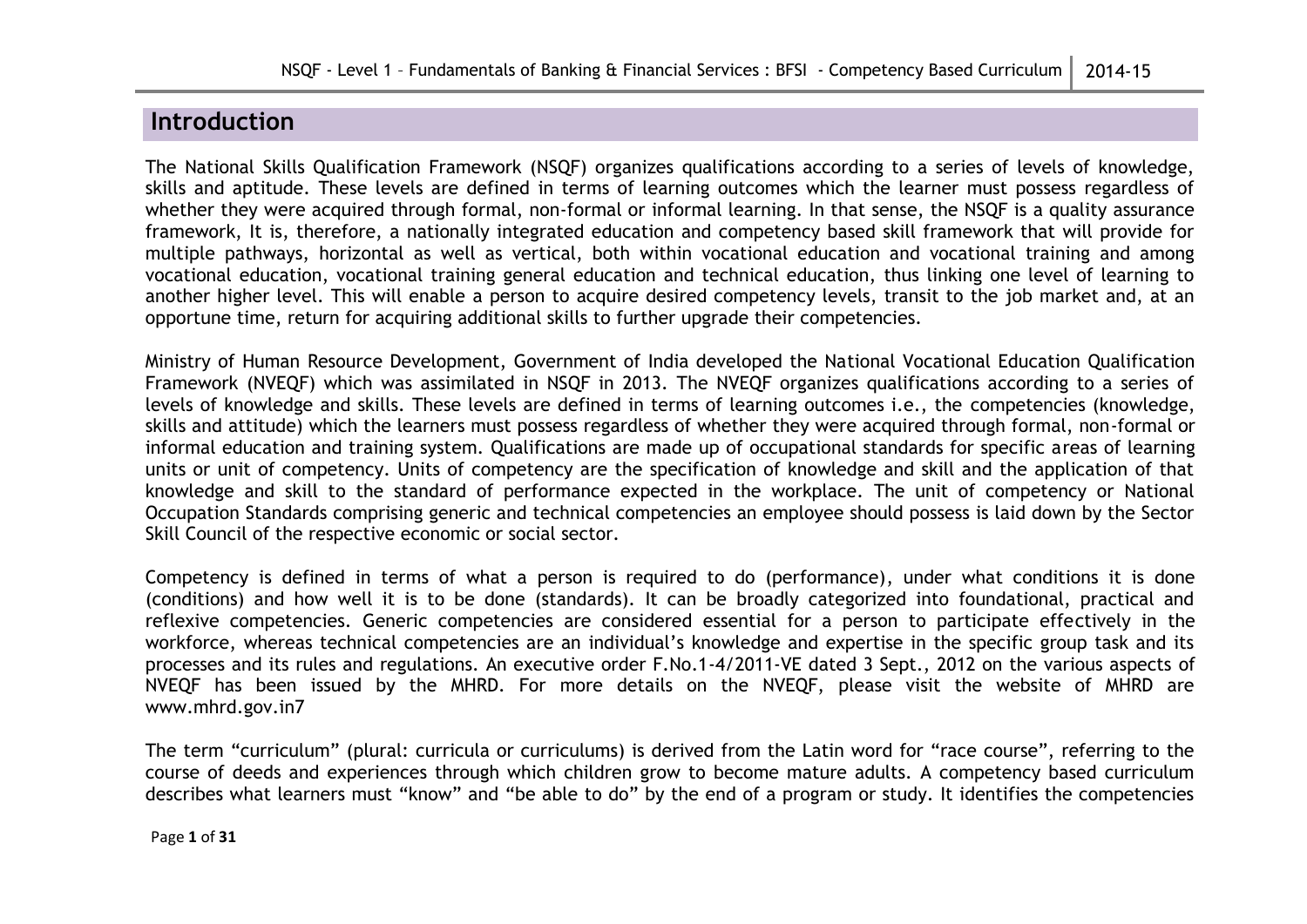and sub-competencies each learner is expected to master. It states clearly the criteria and conditions by which performance will be assessed. It also defines the learning activities that will lead to the learner to mastery of the targeted learning outcome.

The competency based curriculum is broken down into coherent parts known as Units. Each unit is further broken down into knowledge and skills on the basis of which evidence is to be provided by the learner and the evaluation is to be done by the teacher or trainer.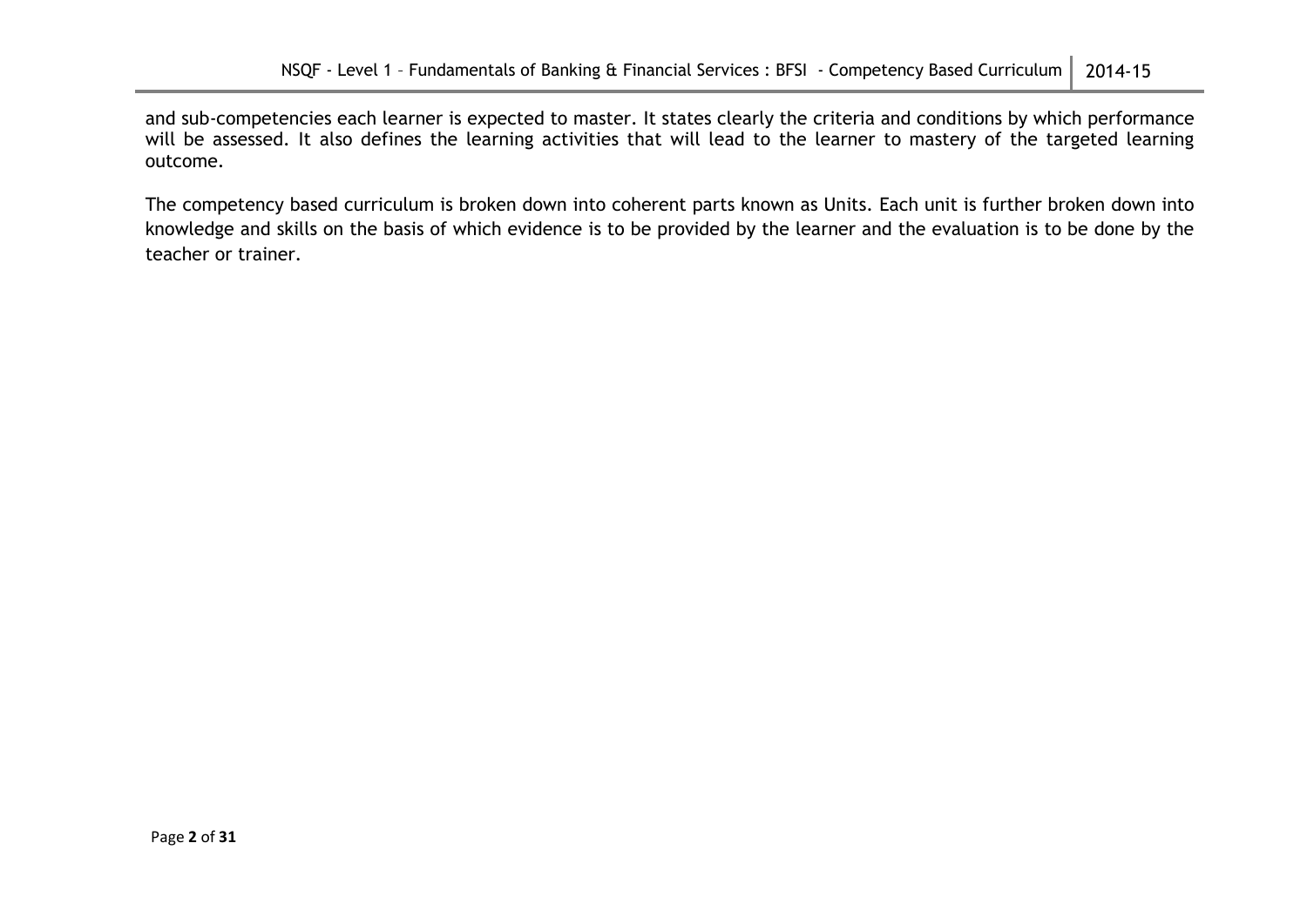# About the Sector

#### **Indian Banking Scenario**

Banking system in India has been functioning under regulations since 1949 when Banking Regulation Act was passed. Before independence, the banking system was largely in the hands of private banks. The first step towards public sector participation in the banking system was taken while enacting State Bank of India Act 1955, when the major stake in Imperial Bank of India was taken over by the Reserve Bank of India. Subsequently, public sector participation was increased by constitution of seven associate/ subsidiary banks of State Bank of India by 1959 and nationalisation of 14 private banks in 1969, 6 private banks in 1980.

In addition to the commercial banks in private and public sector, Urban Cooperative Banks have been in existence even prior to independence. They were brought within the purview of the Banking Regulation Act in 1966. These banks, till 1996, were allowed to lend money only for non-agricultural purposes. This distinction does not hold today. These banks were traditionally centered around communities, localities work place groups. They essentially lent to small borrowers and businesses. Today, their scope of operations has widened considerably.

In the early 1970s, it was felt that even after nationalization the requirement of credit for agricultural and other rural activities could not be adequately fulfilled by the commercial banks. This paved the way for creation of Regional Rural Banks, as an alternative for institutional finances to the rural sector, by the enactment of Regional Rural Bank Act 1976. The Act allowed the government to set up banks in rural areas whenever and wherever it considered necessary.

From 1993 onwards, the entire financial sector, including the banking sector, witnessed the era of liberalistion. New private banks were established. Foreign banks were allowed to expand operations in India. The entire banking and financial sector adopted technology for rapid expansion. With increase in consumerism in society, retail banking took prominence. Technology was leveraged to handle and service large number of accounts in retail banking. While the new private banks were established with technology and modern management practices, Public Sector Banks in India witnessed a transition from traditional banking to modern technology driven banking. Exposure to competition has made these banks re-engineer and re-structure their processes, systems and product line. The extent to which the banking industry has grown over period, its influence on the Indian economy and the potential for employment in the industry can be judged by the facts that at the

Page **3** of **31**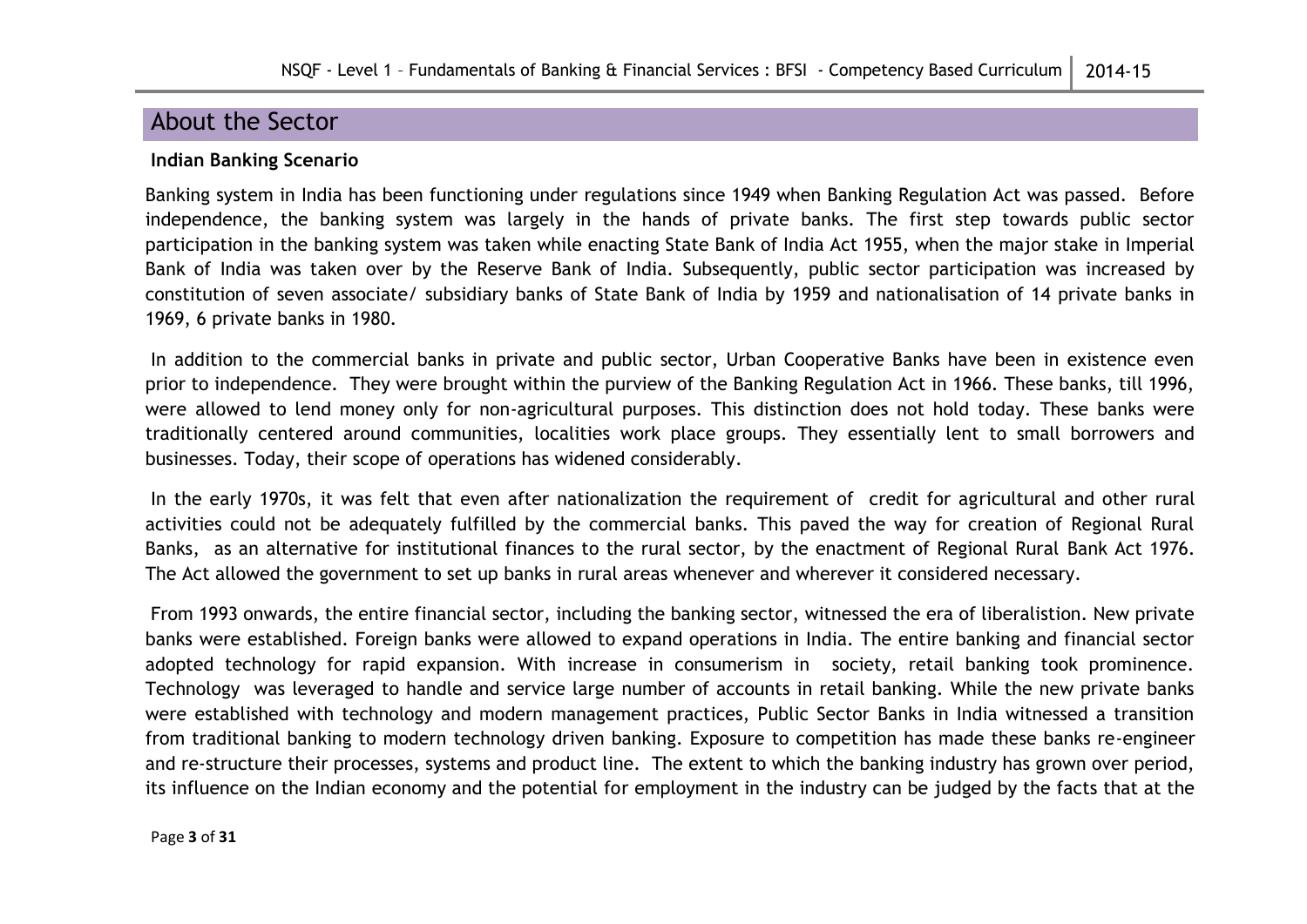beginning of 2014 all banks, including RRBs, had a total branch network of 108000 branch, total deposits of Rs.80 lac crore, total advances of Rs.62 lac crore, total loan of Rs.6.90 lac crore to agriculture and they served about 60 crore customers with 10.68 lac employees.

#### **Manpower requirements**

Post nationalisation, the Banks were asked to open more branches in rural areas. Large number of people were recruited to man these newly opened branches. Expanded network gave a new identity to these banks and millions of new customers came into the fold of Banking. The business of Banking moved from class banking to mass banking. While these developments gave rise to the need for a large work force of bank employees, the need further increased due to advent of private banks and the stress on retail banking. And now with utmost importance being given to financial inclusion by the Ministry of Finance and the Reserve Bank of India, the banking and financial sector has now emerged as one with the largest potential of employment in India.

#### **Career Prospects**

The Banking & Finance sector is one of the fastest growing sectors in the country. This growth has brought many opportunities.

Candidates ambitious of joining the banking and finance industry can look forward to a fruitful career in banks, Non-Banking Financial Companies and Financial Institutions. The nationalised banks select candidates based on selection tests conducted by IBPS. State Bank of India conducts its own selection test for recruitment. The private banks select on a number of considerations, which include qualification and past experience. Whatever may be the selection procedure, all the banks are required to provide training to the candidates selected for employment. In order to reduce the cost of training and also increase the productivity of employees, the banks prefer candidates who have acquired training in various aspects of banking and finance before joining the banks. A suitable qualification and acquisition of the basic skills in banking & finance through an appropriate training enhance the prospect of getting employment in Banking & Finance Sector. Apart from a regular job in any bank or finance company, opportunities also exist for those who are trained in banking & Finance for selfemployment as business facilitators, business correspondents, Cash Management Service providers, marketing agents, sales persons, transaction processing outsourcing units, mutual fund agents, equity dealers etc.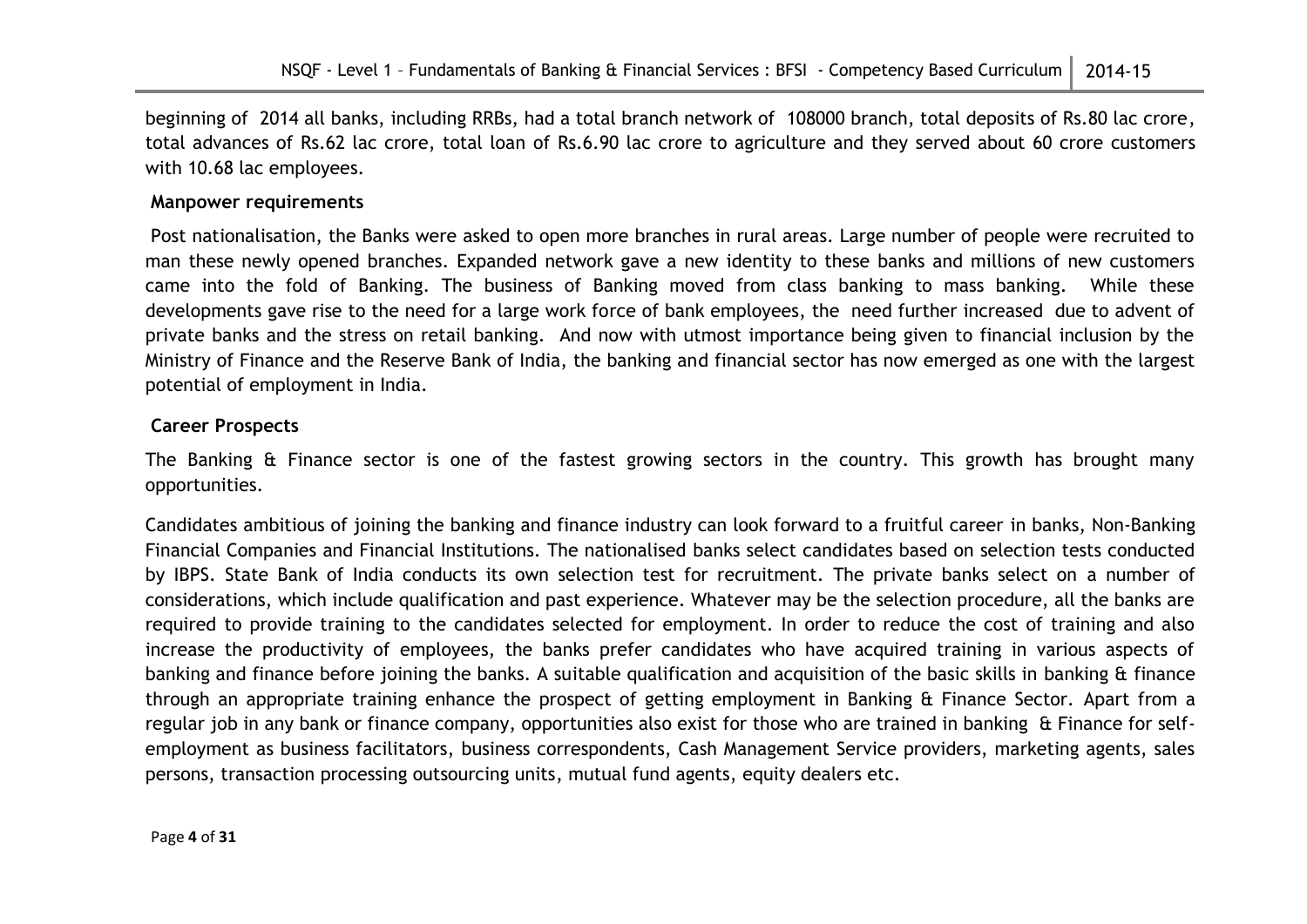# Objectives of the Course

After completion of this course, you will be able to

- Understand the concept of money and banking and know about evolution of money and banking.
- Know about the role of Reserve Bank of India in regulation of banks and financial Institutions and bringing economic stability to the country.
- Learn about the financial systems and the key operators.
- Understand the basics of book keeping and accountancy and learn post entries in Journal and Ledgers.
- Acquire Basic Communication skills
- Understand the basic infrastructure required for safe and smooth operations in the banks and financial institutions.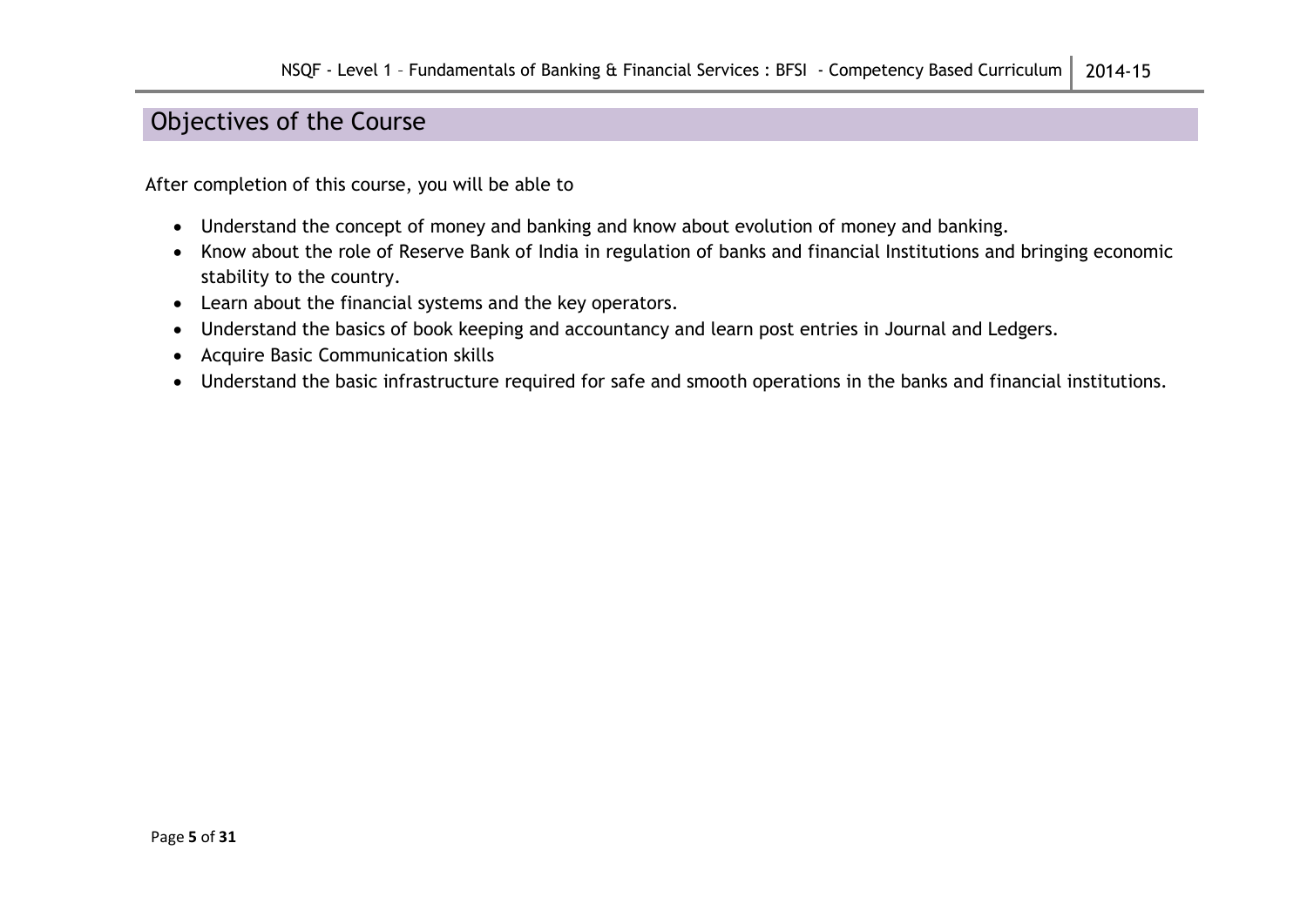| <b>Unit Code: BFSI</b><br>101-NQ2014     | <b>Unit Title: Elements of Banking</b>                                                                                                                                         |                                                                                                                           |                                                                                                                                                                       |                                                                                                                                                                                                                                                                                                                                                                      |
|------------------------------------------|--------------------------------------------------------------------------------------------------------------------------------------------------------------------------------|---------------------------------------------------------------------------------------------------------------------------|-----------------------------------------------------------------------------------------------------------------------------------------------------------------------|----------------------------------------------------------------------------------------------------------------------------------------------------------------------------------------------------------------------------------------------------------------------------------------------------------------------------------------------------------------------|
| Location:                                | Session 1: Evolution of Money & Banking                                                                                                                                        |                                                                                                                           |                                                                                                                                                                       |                                                                                                                                                                                                                                                                                                                                                                      |
| Classrooms,<br>Banking &                 | Learning<br><b>Outcome</b>                                                                                                                                                     | Knowledge<br><b>Evaluation</b>                                                                                            | Performance<br><b>Evaluation</b>                                                                                                                                      | <b>Teaching and</b><br><b>Training Method</b>                                                                                                                                                                                                                                                                                                                        |
| <b>Financial</b><br><b>Institutiions</b> | about<br>Learn<br>of<br>evolution<br>money,<br>understand<br>the<br>need for money<br>and the functions<br>of money                                                            | 1. State<br>the<br>that<br>circumstances<br>requires use of money<br>and<br>enumerate<br>different<br>of<br>uses<br>money | <b>Identify</b><br>the<br>role<br>played by money for<br>i) Businessmen<br>ii) Wage-earners<br>iii) Lending<br>$\mathbf{a}$<br>borrowing                              | Interactive lecture:<br>Concept and functions ofmoney<br>& banking.<br><b>Activity:</b><br>Prepare<br>small<br>chain<br>of<br>$\mathbf{a}$<br>transactions where money is not<br>used and list out the difficulties.                                                                                                                                                 |
|                                          | about<br>Learn<br>evolution<br><b>of</b><br>banking,<br>understand<br>the<br>need for banking<br>and<br>know<br>the<br>of<br>objectives<br>establishment<br>of<br><b>banks</b> | Mention<br>the<br>key<br>objectives of various<br>functions of banks<br>Concept of Bank as<br>financial intermediary      | <b>State</b><br>the<br>how<br>common<br>man,<br>small<br>business<br>units, agriculturist<br>industrialist<br>and<br>are served through<br>each function of<br>banks. | Interactive lecture:<br>Conceptual understanding of<br>various functions of the banks.<br><b>Activity:</b><br>Enact a small role based activity<br>where some students deposit<br>money with a person called a<br>Bank and some take loan from<br>See<br>how<br>the<br>him.<br>intermediation takes place. List<br>the<br>of<br>advantages<br>out<br>intermediation. |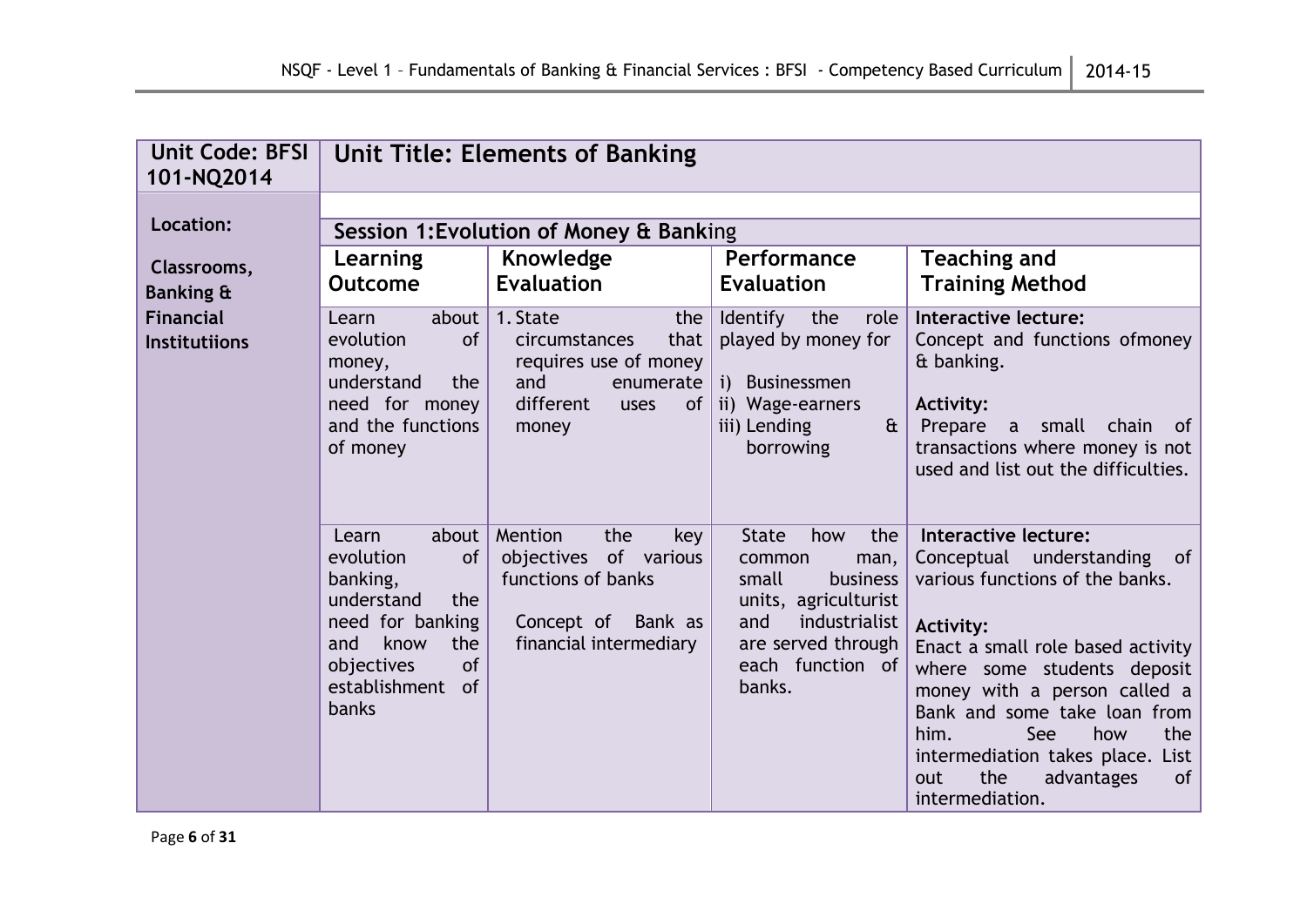|                                                                                                                           | Session 2: Banking Regulator (RBI) and their Main Functions                                                                                                                          |                                                                                                                                                                                                                                         |                                                                                                                                                                                                                                                                                                                     |
|---------------------------------------------------------------------------------------------------------------------------|--------------------------------------------------------------------------------------------------------------------------------------------------------------------------------------|-----------------------------------------------------------------------------------------------------------------------------------------------------------------------------------------------------------------------------------------|---------------------------------------------------------------------------------------------------------------------------------------------------------------------------------------------------------------------------------------------------------------------------------------------------------------------|
| Establishment<br>of Reserve Bank<br>of India, its<br>functions and<br>its contribution<br>to the economic<br>development. | State the objective of<br>establishment of RBI.<br>Describe the role of RBI<br>towards -<br>Banking system<br><b>Economic</b><br>Development<br>Maintaining<br>economic<br>stability | 1. List out the<br>banking functions<br>of RBI.<br>2. List out steps RBI<br>normally takes<br>for monetary<br>control.<br>3. Enumerate the<br>steps taken by<br><b>RBI</b> since<br>independence<br>under its<br>developmental<br>role. | <b>Interactive Lecture:</b><br>Establishment, role and<br>function of RBI<br>Activity:<br>Visit<br><b>RBI</b><br>website<br><sub>of</sub><br>www.rbi.org.in ; check<br>broad<br>under<br>which<br>heads<br>various<br>information are available.<br>Link the information available<br>with stated functions of RBI. |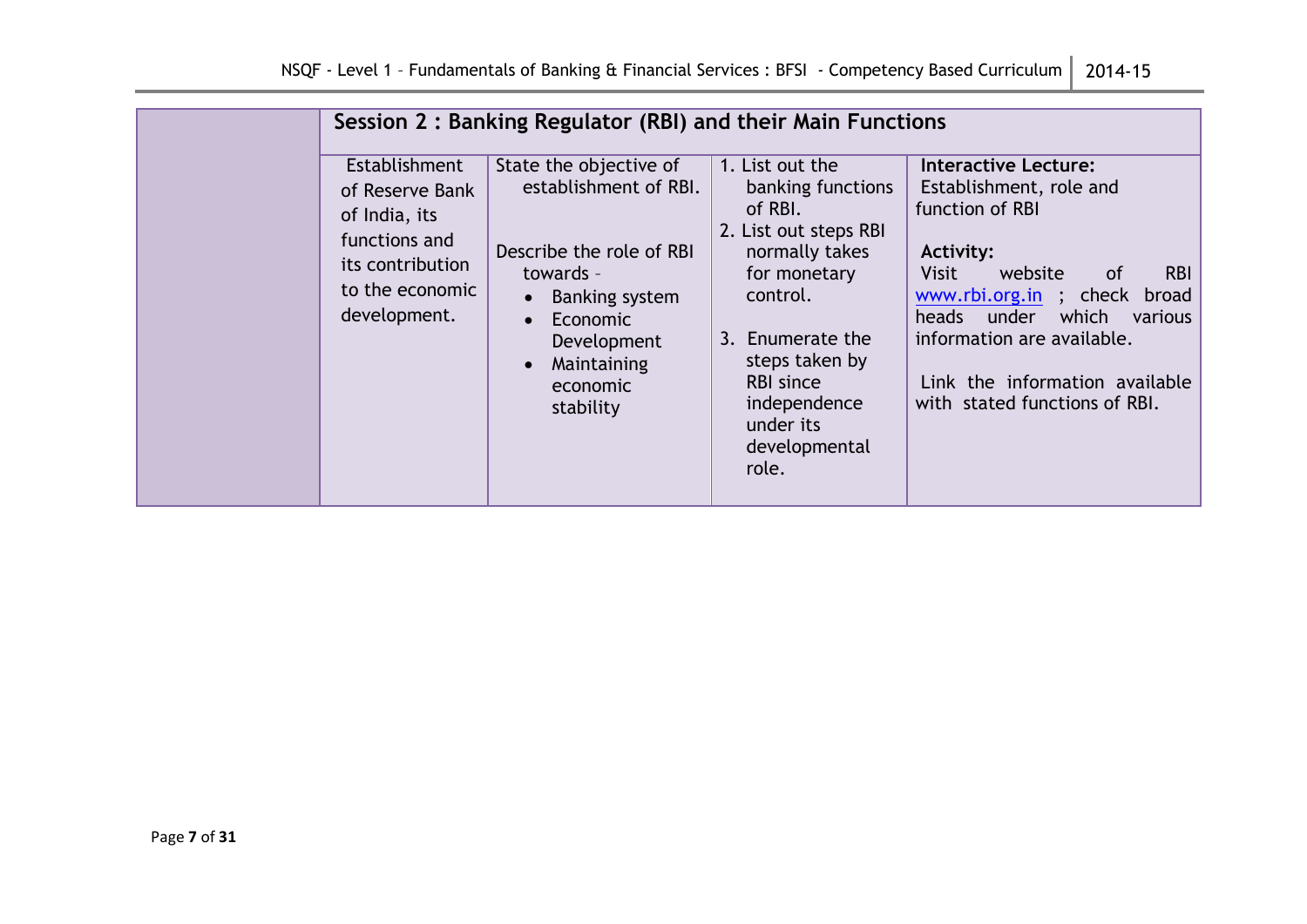|                                                                                                                        | Session 3: Types of Banks and Financial Institutions                                                                                           |                                                                                                               |                                                                                                                                                                                                                                                                                                                                                                     |
|------------------------------------------------------------------------------------------------------------------------|------------------------------------------------------------------------------------------------------------------------------------------------|---------------------------------------------------------------------------------------------------------------|---------------------------------------------------------------------------------------------------------------------------------------------------------------------------------------------------------------------------------------------------------------------------------------------------------------------------------------------------------------------|
| 1. List out<br>various types of<br>banks/<br>institutions<br>considering their<br>formation                            | Brief details of<br>establishment/<br>incorporation of each<br>type of bank/<br>financial institution                                          | Enumerate various<br>financial services<br>and relate it to<br>the Institutions in<br>the financial<br>system | Interactive lecture:<br>Classification<br>financial<br>of<br>their<br>institution<br>based<br>on<br>formation and function<br>Activity:                                                                                                                                                                                                                             |
| 2. Classify the<br>banks/ financial<br>institutions<br>considering their<br>key functions and<br>area of<br>operations | <b>Explanation of functions</b><br>of different types of<br>banks and financial<br>institution                                                 | Relate the functions<br>of each type of<br>institutions with<br>their contribution<br>to the economy          | <b>Visit</b><br>nearby<br>financial<br>a<br>institution (other than a bank).<br>Discuss with their employee,<br>observe from the displays in<br>their premises and learn about<br>the activities of the institution.                                                                                                                                                |
|                                                                                                                        | <b>Session 4: Banking Services</b>                                                                                                             |                                                                                                               |                                                                                                                                                                                                                                                                                                                                                                     |
| Identify<br>main<br>functions of the<br>banks and their<br>products<br>and<br>services                                 | Understanding of<br>various of functions of<br>banks<br>Features of various<br>products of the bank<br>Utility of various services<br>of banks | various<br>Enlist<br>the<br>customer needs and<br>relate it to various<br>banking products and<br>services    | <b>Interactive lecture:</b><br>Explain the functions, products<br>and services of banks.<br><b>Activity:</b><br>Visit<br>Bank.<br><b>Discuss</b><br>a<br>with<br>employees. Go through the bank<br>publicity material and displays of<br>product and services provided<br>by the bank. List out the deposit<br>and loan products and other<br>services of the bank. |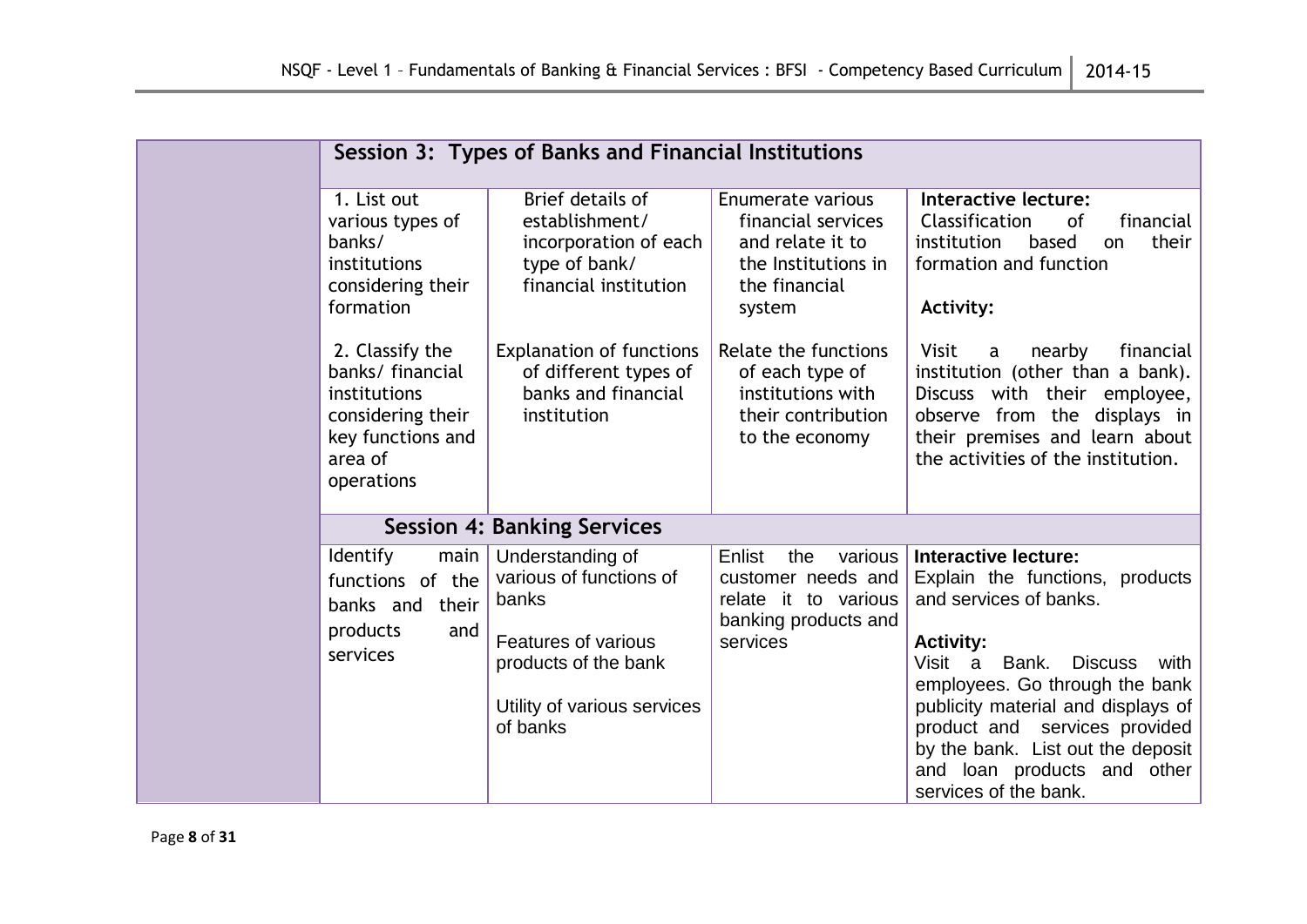| <b>Unit Code: BFSI</b><br>102-NQ2014                      | Unit -2: Indian Financial System                                                                  |                                                                |                                                                                                                          |                                                                                                                                                                                                              |
|-----------------------------------------------------------|---------------------------------------------------------------------------------------------------|----------------------------------------------------------------|--------------------------------------------------------------------------------------------------------------------------|--------------------------------------------------------------------------------------------------------------------------------------------------------------------------------------------------------------|
|                                                           | <b>Duration: 15 hours</b>                                                                         |                                                                |                                                                                                                          |                                                                                                                                                                                                              |
|                                                           |                                                                                                   | Session 1: Overview of financial system                        |                                                                                                                          |                                                                                                                                                                                                              |
|                                                           | Learning                                                                                          | Knowledge                                                      | <b>Performance</b>                                                                                                       | <b>Teaching and</b>                                                                                                                                                                                          |
| Location:                                                 | <b>Outcome</b>                                                                                    | <b>Evaluation</b>                                              | <b>Evaluation</b>                                                                                                        | <b>Training Method</b>                                                                                                                                                                                       |
| Classroom and<br><b>Banks or Financial</b><br>Institution | Understand the<br>significance of<br>financial system in<br>development of<br>economy             | Contribution of a stable<br>financial system in the<br>economy | Enumerate the key<br>function of each<br>component of<br>financial system<br>and their<br>contribution to the<br>economy | Interactive lecture:<br>Explain<br>the<br>of<br>concept<br>financial system and the role<br>played by it in the economy.<br>Activity:<br>Draw a chart stating the<br>financial<br>0f<br>components<br>system |
|                                                           | Learn about the role<br>played by the<br>financial system in<br>the current<br>economic scenario. | Components of financial<br>system                              | List out the name of<br>the organizations in<br>the financial system.                                                    | Interactive lecture :<br>Explain the role of financial<br>system in the economy.<br>Activity<br>Visit website of RBI, IRDA and<br><b>SEBI</b>                                                                |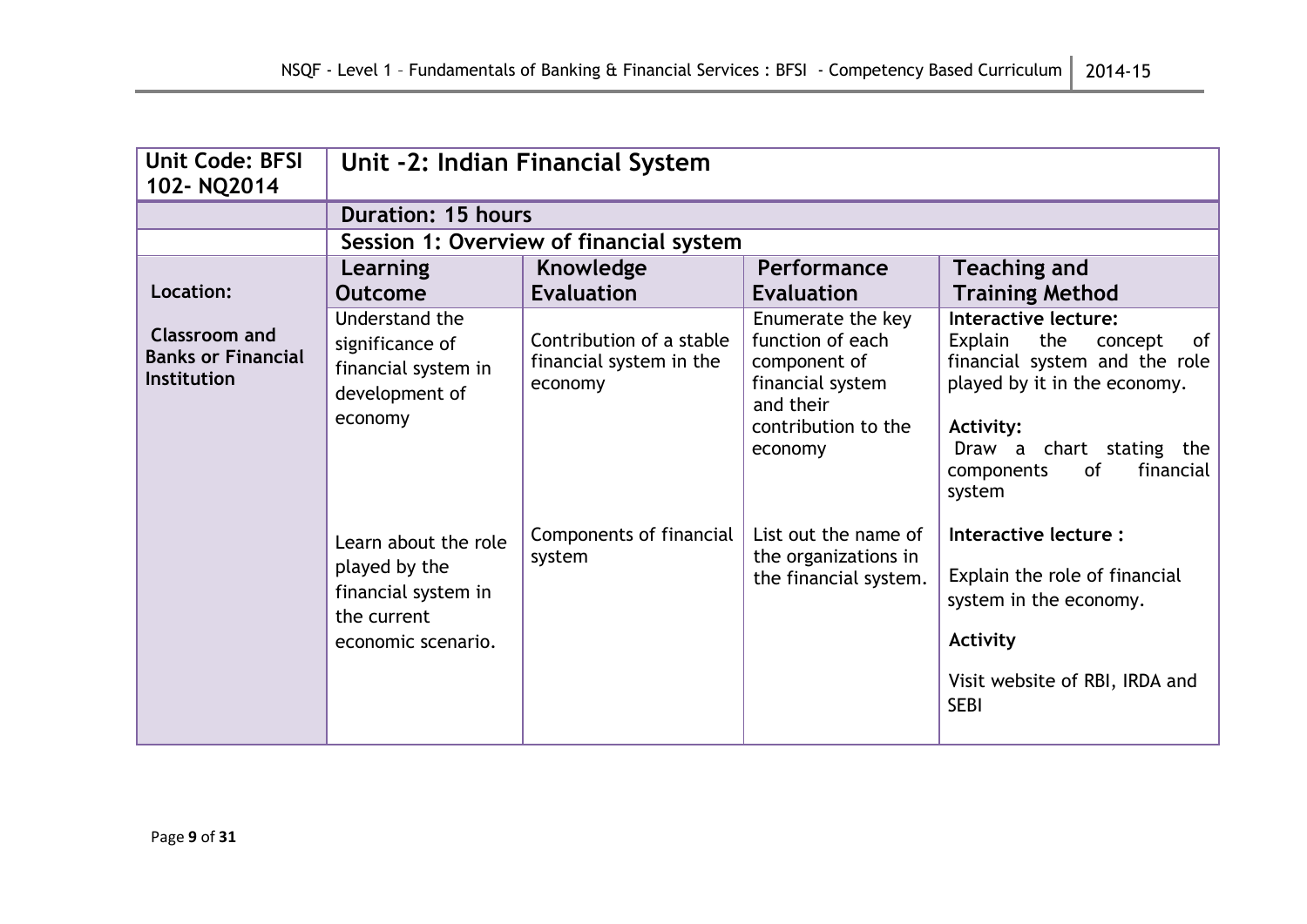|                          |                                                                                                                    |                                                                                   |                                  | Session 2: Session 2: Institutions in Financial system                            |                                                                                                                                                                                                                       |
|--------------------------|--------------------------------------------------------------------------------------------------------------------|-----------------------------------------------------------------------------------|----------------------------------|-----------------------------------------------------------------------------------|-----------------------------------------------------------------------------------------------------------------------------------------------------------------------------------------------------------------------|
| various<br>in.<br>system | Learn the objectives<br>and key functions of<br>institutions<br>financial<br>the                                   | <b>Describe</b><br>of<br>functions<br>institution<br>financial system             | the $ $<br>each $ $<br>the<br>in | List out the activities<br>undertaken by the<br>financial institutions            | Interactive lecture:<br>Explain the objective and key<br>functions of various financial<br>institutions.<br>Activity:<br><b>Visit</b><br>financial<br>a<br>nearby<br>institution and observe the<br>activities of it. |
|                          |                                                                                                                    | <b>Session 3: Financial Intermediaries</b>                                        |                                  |                                                                                   |                                                                                                                                                                                                                       |
|                          | Learn the<br>significance and<br>keyfunctions of<br>various financial<br>intermediaries in the<br>financial system | Describe the role of<br>financial intermediaries                                  |                                  | List out the activities<br>of different financial<br>intermediaries               | Interactive lecture:<br>Explain the objectives and role<br>of financial intermediaries<br><b>Activity:</b><br>Visit a nearby bank or NBFC<br>and note down the activities<br>undertaken by it.                        |
|                          | <b>Session 4: Financial Instruments</b>                                                                            |                                                                                   |                                  |                                                                                   |                                                                                                                                                                                                                       |
|                          | Know the common<br>financial instruments<br>for investments and<br>the<br>understand                               | Enumerate the financial<br>instruments<br>investments and state<br>their features | used for                         | State the purpose of<br>through<br>investment<br>financial<br>each<br>instruments | Interactive lecture:<br>Explain<br>various<br>financial<br>instruments<br>their<br>and<br>key<br>features.                                                                                                            |
| through                  | purpose of investing<br>each<br>instrument                                                                         |                                                                                   |                                  |                                                                                   | <b>Activity:</b><br>with<br>Interact<br>investment<br>agents or brokers and discuss<br>financial<br>feature<br>of<br>the<br>instruments for investment                                                                |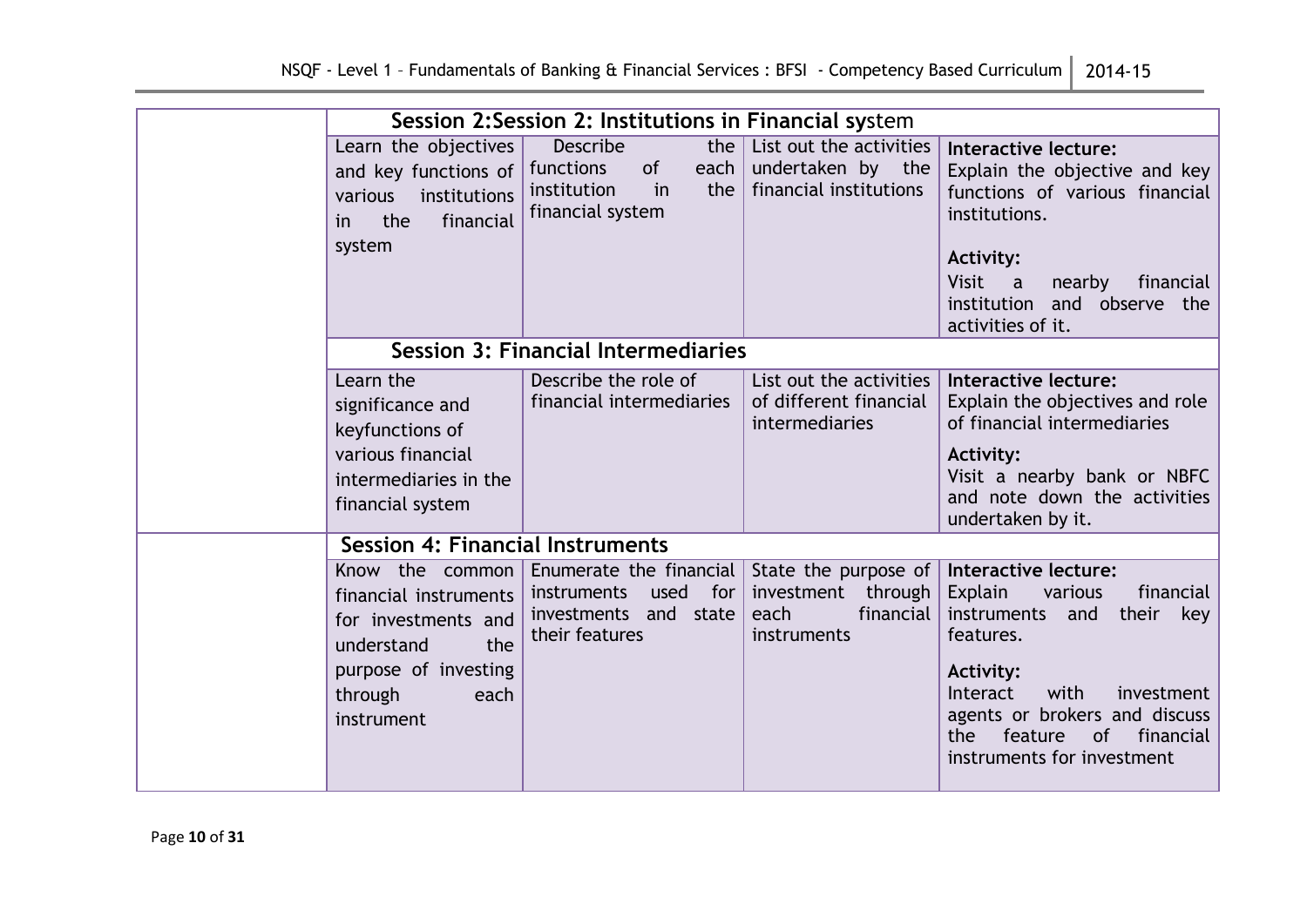| <b>Unit Code: BFSI</b><br>103-NQ2014                                     | <b>Unit Title: Accounting Fundamentals</b>                                 |                                                          |                                                                |                                                                                                                                                                                                                                                                                                                                                                                                                               |
|--------------------------------------------------------------------------|----------------------------------------------------------------------------|----------------------------------------------------------|----------------------------------------------------------------|-------------------------------------------------------------------------------------------------------------------------------------------------------------------------------------------------------------------------------------------------------------------------------------------------------------------------------------------------------------------------------------------------------------------------------|
|                                                                          | <b>Duration: 10 hours</b>                                                  |                                                          |                                                                |                                                                                                                                                                                                                                                                                                                                                                                                                               |
| Location:                                                                |                                                                            | Session 1: Objectives of Accounting                      |                                                                |                                                                                                                                                                                                                                                                                                                                                                                                                               |
| <b>Classrooms and</b><br><b>Bank or Financial</b><br>Institution and any | Learning<br><b>Outcome</b>                                                 | Knowledge<br><b>Evaluation</b>                           | Performance<br><b>Evaluation</b>                               | <b>Teaching and</b><br><b>Training Method</b>                                                                                                                                                                                                                                                                                                                                                                                 |
| business unit                                                            | Understand need<br>and purpose of<br>recording<br>business<br>transactions | State why the records<br>in any business is<br>important | Enumerate the various<br>outcomes of business<br>transactions. | Interactive lecture :<br>Explain the requirement of<br>recording of transactions in<br>business units<br><b>Activity:</b><br>Form a group. Assign roles as<br>and<br>trader<br>customers.<br>Conduct transactions. At the<br>end of the activity, find out<br>results<br><b>of</b><br>the<br>the $ $<br>E.g.<br>transactions.<br>$\cosh$<br>balance, dues to creditor,<br>from<br>customers,<br>dues<br>balance of stock etc. |
|                                                                          |                                                                            | <b>Session 2: Principles of Accounting</b>               |                                                                |                                                                                                                                                                                                                                                                                                                                                                                                                               |
|                                                                          | Understand<br>the $ $<br>of<br>principles                                  | 1. Describe the<br>objectives of                         | 1. Apply the<br>fundamental                                    | Interactive lecture:                                                                                                                                                                                                                                                                                                                                                                                                          |
|                                                                          | accounting                                                                 | accounting in<br>banking and finance                     | accounting procedure                                           | characteristics<br>Objectives,<br>and types of accounting                                                                                                                                                                                                                                                                                                                                                                     |
|                                                                          |                                                                            |                                                          |                                                                |                                                                                                                                                                                                                                                                                                                                                                                                                               |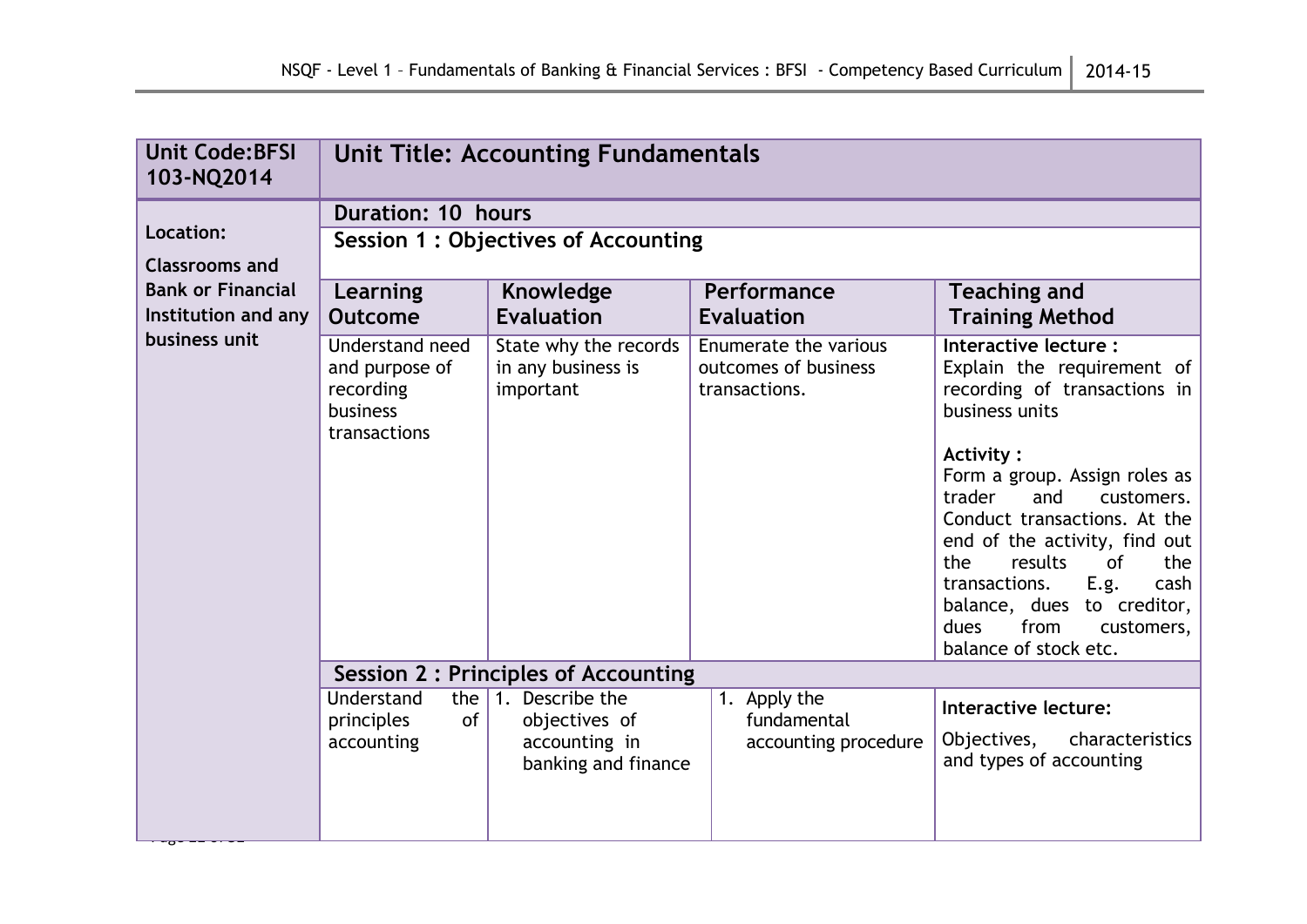|                                                        | 2. List out the<br>characteristics of<br>accounting                          | 2. Identify the<br>characteristics of<br>accounting                                                | Activity<br>Visit a bank and observe<br>what kind of fundamentals<br>are applied in maintaining<br>bank accounts.                                                                                                              |
|--------------------------------------------------------|------------------------------------------------------------------------------|----------------------------------------------------------------------------------------------------|--------------------------------------------------------------------------------------------------------------------------------------------------------------------------------------------------------------------------------|
| Understand types<br>of accounts                        | Describe the types of<br>accounting                                          | Enlist some of the main<br>$accounts$ used in a bank<br>and put them into the<br>basic categories. | Interactive lecture :<br>Explain how the number of<br>accounts are classified into<br>three basic categories<br><b>Activity:</b><br>Visit a bank and note down<br>some of the accounts of each<br>basic category of accounts.  |
|                                                        |                                                                              | Session 3 - Processing Business Transactions - Journal and Ledgers                                 |                                                                                                                                                                                                                                |
| 1. Describe the<br>features,<br>contents of<br>journal | 1. Describe the feature<br>of journal<br>2. State the contents of<br>journal | 1. Identify the features<br>of journal.<br>2. Select the suitable<br>contents of journal.          | Interactive lecture:<br>Features and contents of<br>journal.<br><b>Activity:</b><br>Note down entries given in a<br>statement of account or Pass<br>Book of a bank and prepare<br>journal from the point of<br>view of a bank. |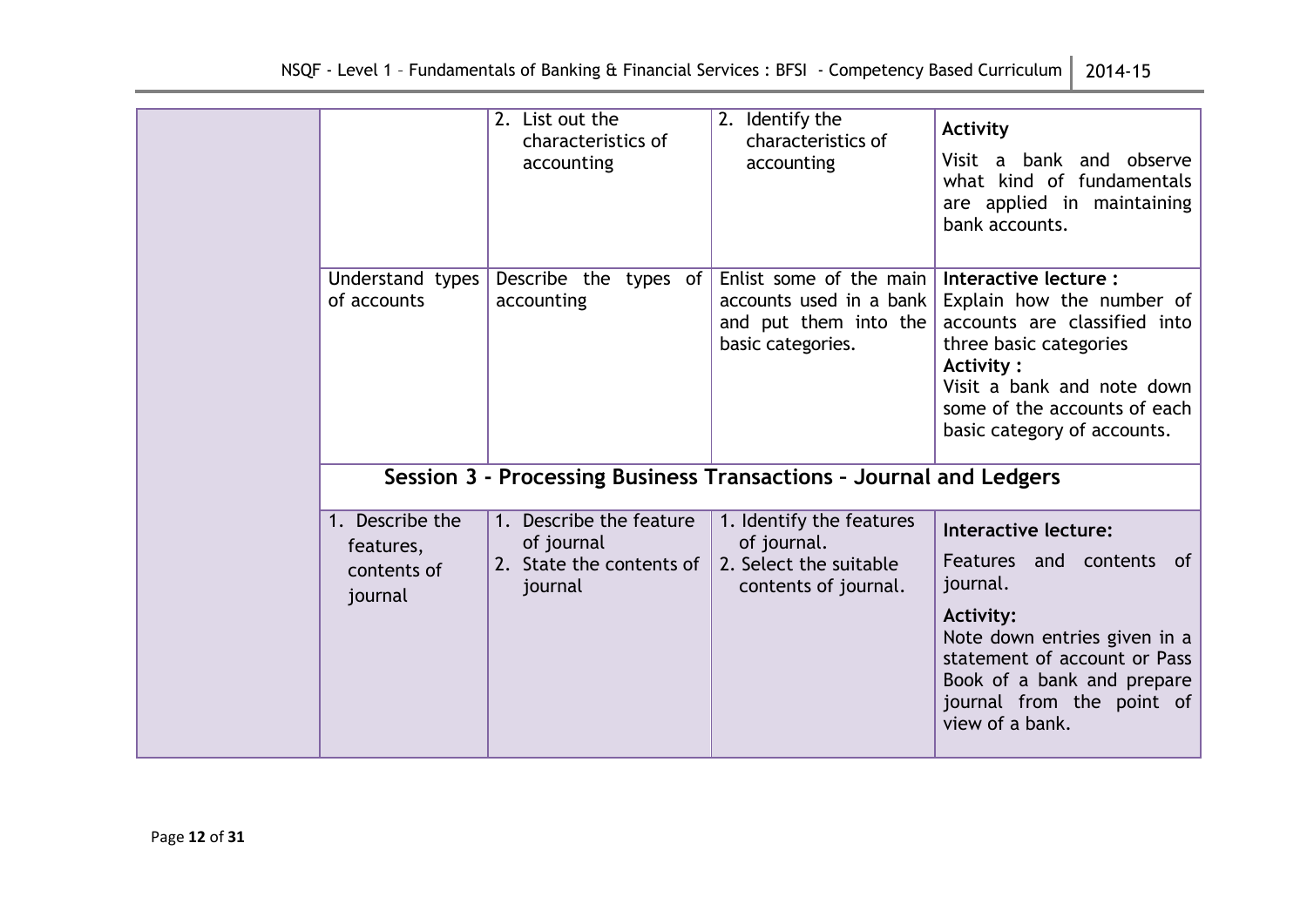| 2. Explain<br>the<br>process<br>of<br>ofpreparation<br>ledgers<br>and<br>method<br><b>of</b><br>posting of entries<br>in the ledgers                                 | 1. Describe the features 1. Identify the features<br>of ledger<br>2. Understand<br>the $ $<br>formalities followed<br>for preparation of<br>ledger            | of ledger<br>2. Select<br>the<br>formalities followed<br>for posting entries in<br>the ledger                        | Interactive lecture :<br>Preparation of ledger.<br>Activity<br>A case study showing a list of<br>transactions in a bank which<br>are to be posted in ledgers<br>maintained in banks.                                                                                                                                                                   |
|----------------------------------------------------------------------------------------------------------------------------------------------------------------------|---------------------------------------------------------------------------------------------------------------------------------------------------------------|----------------------------------------------------------------------------------------------------------------------|--------------------------------------------------------------------------------------------------------------------------------------------------------------------------------------------------------------------------------------------------------------------------------------------------------------------------------------------------------|
|                                                                                                                                                                      | Session 4: Cash Book and Reconciliation with the Bank Record                                                                                                  |                                                                                                                      |                                                                                                                                                                                                                                                                                                                                                        |
| the<br>1.<br>Explain<br>types of cash<br>book and how<br>prepare<br>to<br>different cash<br>book                                                                     | 1. Describe the types of $\vert$ 1. Identify the types<br>cash book.<br>2. Procedure to prepare $ 2$ . Prepare different<br>different types of<br>cash books. | of cash book.<br>of<br>types<br>cash<br>books.                                                                       | Interactive lecture:<br>Preparation of different types of<br>cash book.<br><b>Activity:</b><br>A case study to prepare a two<br>columnar cash book of a<br>business unit who maintains<br>accounts with banks.                                                                                                                                         |
| objectives<br>preparing a bank<br>reconciliation<br>statement<br>and<br>the<br>explain<br>for<br>procedure<br>reconciliation<br>of<br>cash book<br>with<br>pass book | 2. Understand the Describe the need for<br>of reconciliation of $Cash$<br>book with bank Pass<br>Book.                                                        | Enlist<br>the<br>factors<br>responsible<br>for<br>difference<br>between<br>cash book and bank<br>Pass Book balances. | Interactive lecture :<br>Explain the objectives<br>and<br>procedure of preparation of<br>bank reconciliation statement<br>Activity:<br>Visit a nearby business unit who<br>maintains accounts with banks.<br>Get copy of cash book and pass<br>book (statement of account) for<br>a month; reconcile the balances<br>as on the last date of the month. |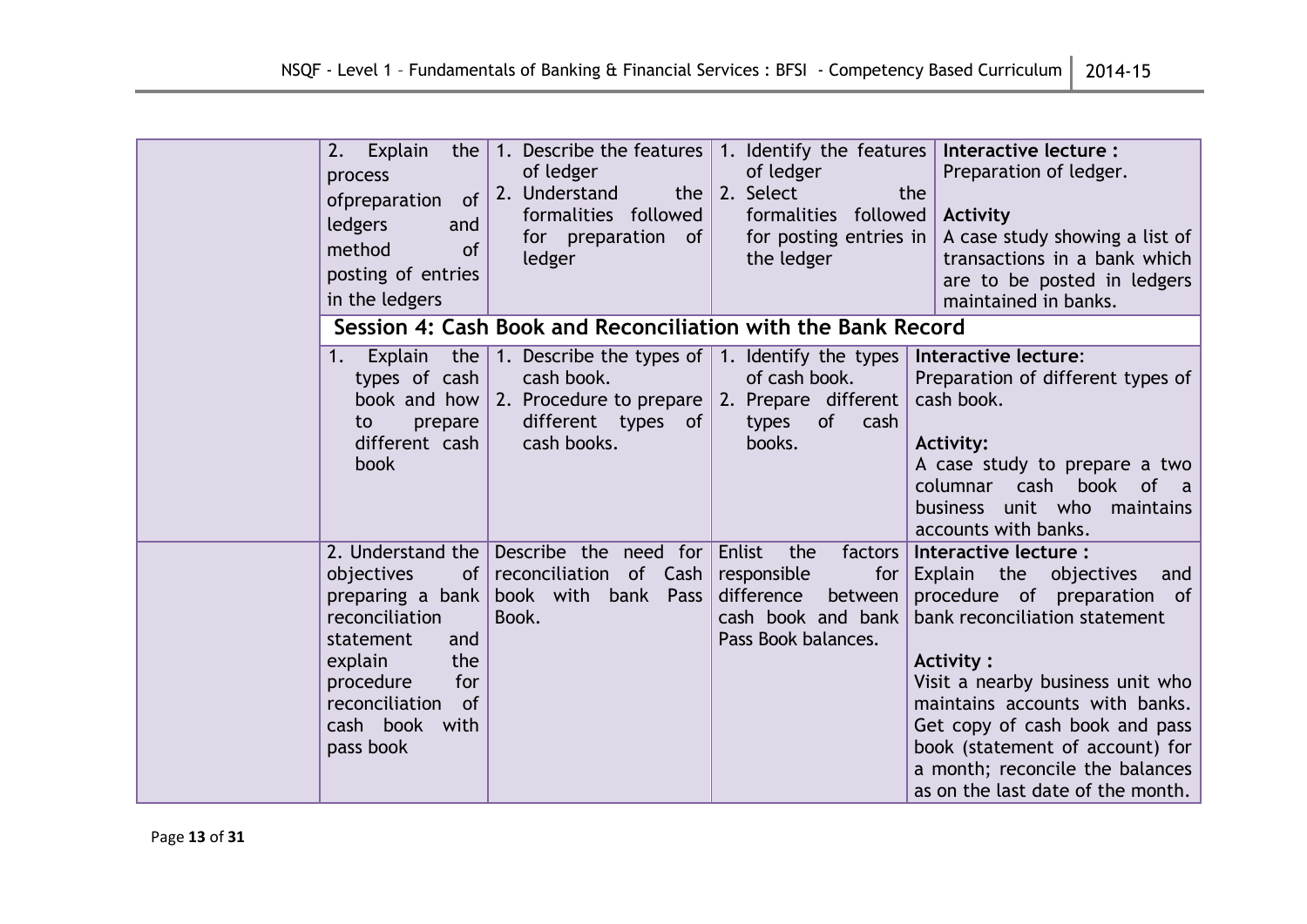| <b>Unit Code: BFSI</b><br>104-NQ2014                                       | <b>Unit Title: Customer Service</b>                                                  |                                                                                                                                    |                                                                                                          |                                                                                                                                                                                                                                            |  |
|----------------------------------------------------------------------------|--------------------------------------------------------------------------------------|------------------------------------------------------------------------------------------------------------------------------------|----------------------------------------------------------------------------------------------------------|--------------------------------------------------------------------------------------------------------------------------------------------------------------------------------------------------------------------------------------------|--|
|                                                                            | <b>Duration: 15 hours</b>                                                            |                                                                                                                                    |                                                                                                          |                                                                                                                                                                                                                                            |  |
| Location:                                                                  |                                                                                      | <b>Session 1: Conceptual Framework</b>                                                                                             |                                                                                                          |                                                                                                                                                                                                                                            |  |
|                                                                            | Learning                                                                             | Knowledge                                                                                                                          | Performance                                                                                              | <b>Teaching and</b>                                                                                                                                                                                                                        |  |
| <b>Classrooms, Bank</b><br>and Financial                                   | <b>Outcome</b>                                                                       | <b>Evaluation</b>                                                                                                                  | <b>Evaluation</b>                                                                                        | <b>Training Method</b>                                                                                                                                                                                                                     |  |
| Differentiate<br><b>Institution</b><br>between<br>consumer and<br>customer |                                                                                      | Describe the<br>1 <sub>1</sub><br>meaning of<br>consumer and<br>Customer                                                           | 1. Differentiate<br>between consumer<br>and customer                                                     | Interactive lecture:<br><b>Customers and Consumers</b><br>Activity:<br>Role play and group<br>discussion on the behaviour of<br>customers/consumers                                                                                        |  |
|                                                                            | 2. Under<br>customer's<br>needs and wants<br>and the factors<br>influencing<br>them. | 1 State the need to<br>understandcustomer's<br>buying behaviour<br>2. Identify some of the<br>basic needs of a bank's<br>customer. | 1. Differentiate<br>between various<br>factors affecting<br>customer's needs<br>and buying<br>behaviour. | Interactive lecture:<br>Customer's Needs and Wants and<br>the factors influencing them.<br><b>Activity:</b><br>Visit<br>bank.<br>Interact<br>with<br>$\overline{a}$<br>and<br>determine<br><b>customers</b><br>customer's wants and needs. |  |
|                                                                            |                                                                                      | <b>Session 2: Effective Customer Service</b>                                                                                       |                                                                                                          |                                                                                                                                                                                                                                            |  |
|                                                                            | 1. Identify the<br>effective<br>customer service                                     | Describe the factors<br>1 <sub>1</sub><br>that satisfies<br>customer's need                                                        | Enlist<br>1.<br>factorsInfluencing<br>effectivecustomer'<br>s service                                    | <b>Interactive lecture:</b><br>Providing Effective Services to<br><b>Customers</b><br><b>Activity: Role play</b>                                                                                                                           |  |
|                                                                            | 2. Dealing<br>effectively with<br>different types<br>of customers                    | <b>Describe different</b><br>1.<br>types of behavioural<br>pattern of customers                                                    | 1. Identify the ways<br>for dealing with<br>different types of<br>customers                              | Interactive lecture:<br>Discuss effective ways of dealing<br>with customers<br>Activity:<br>Visit a bank and observe customer                                                                                                              |  |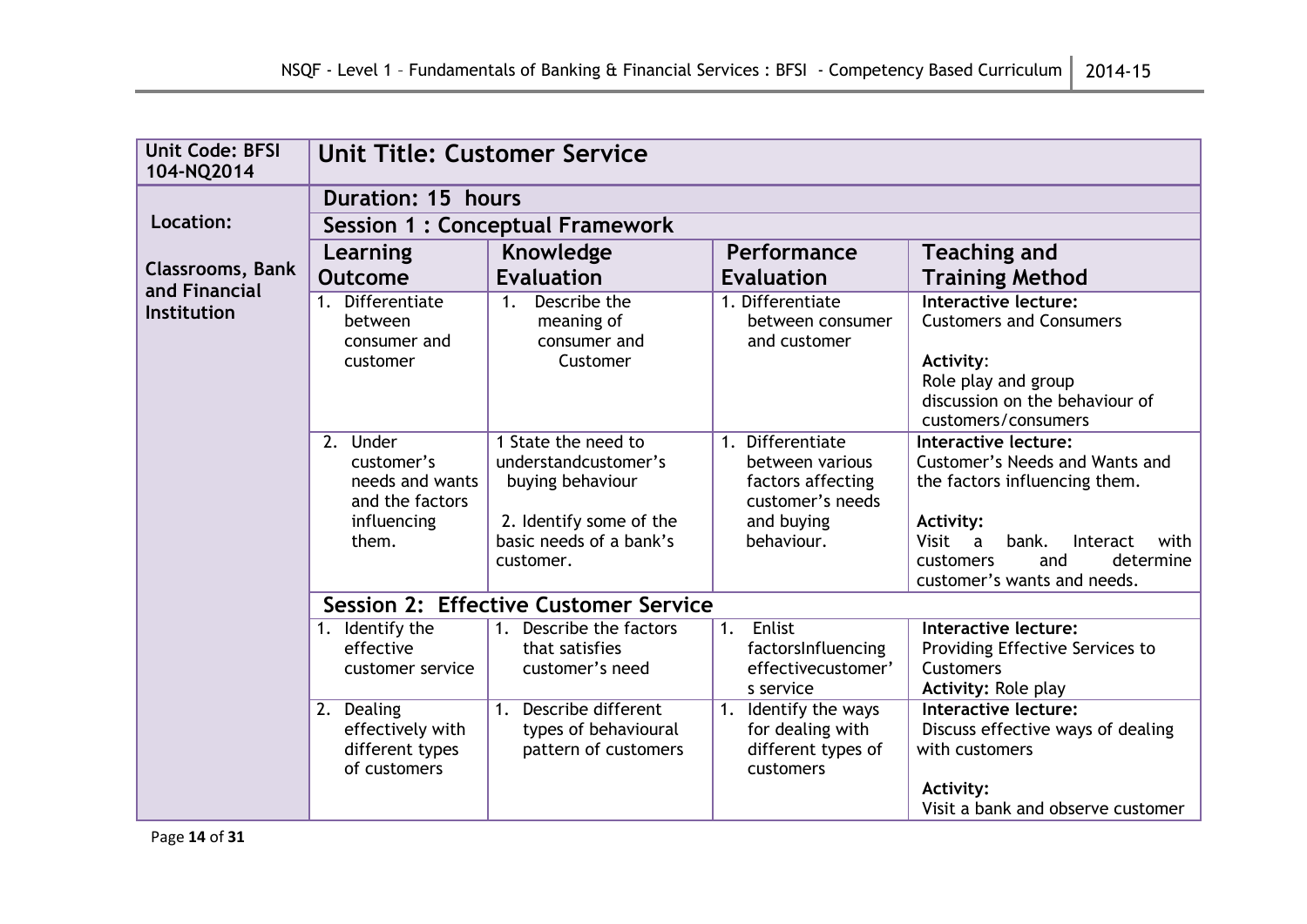|                                                              |                                                                                                            |                                                                                                                                                                                         | dealing by employees                                                                                                                                                                                                                                                                 |
|--------------------------------------------------------------|------------------------------------------------------------------------------------------------------------|-----------------------------------------------------------------------------------------------------------------------------------------------------------------------------------------|--------------------------------------------------------------------------------------------------------------------------------------------------------------------------------------------------------------------------------------------------------------------------------------|
|                                                              | <b>Session 3: Customer Service in Banks</b>                                                                |                                                                                                                                                                                         |                                                                                                                                                                                                                                                                                      |
| 1. Identify the role<br>of customer<br>services in Bank      | 1. Customer service<br>concepts<br>2. Role of customer<br>service<br>3. Customer Service &<br><b>Banks</b> | 1. Explain the<br>customer service<br>2. Identify the role of<br>customer service<br>assistant/ help desk<br>in banks<br>3. Explain the<br>importance of<br>customer service in<br>bank | <b>Interactive Lecture:</b><br>Customer Service role with respect<br>to bank<br><b>Activity:</b><br>Visit to a nearby banks and<br>observe various customer services.                                                                                                                |
|                                                              | <b>Session 4: Elements of Customer Service</b>                                                             |                                                                                                                                                                                         |                                                                                                                                                                                                                                                                                      |
| 1. Identify the<br>elements of best<br>customer<br>services. | 1. Elements of customer<br>services<br>2. Typical features of<br>customer service in<br>banks.             | Differentiate<br>1.<br>between goods and<br>services<br>2. Find out the steps<br>taken by the banks<br>to improve<br>customer service.                                                  | <b>Interactive Lecture:</b><br>Elements of good customer services<br>and concept of customer service in<br>service industry, in particular in<br>banks.<br>Activity:<br>Visit a nearby bank. Observe the<br>steps taken for providing good<br>customer service in the bank.          |
| 2. Enlist the<br>significance of<br>customer services        | 1. Benefits and importance<br>of customer services                                                         | 1. Identify the<br>significance of<br><b>Customer services</b><br>2. List out the<br>expectations of<br>customers regarding<br>a good service from<br>the banks.                        | <b>Interactive Lecture:</b><br>Significance of customer service in<br>banking sector.<br>Activity:<br>Visit a nearby bank. Interact with<br>some of the customers and find out<br>if they are satisfied with the<br>service. Get suggestions from them<br>for good customer service. |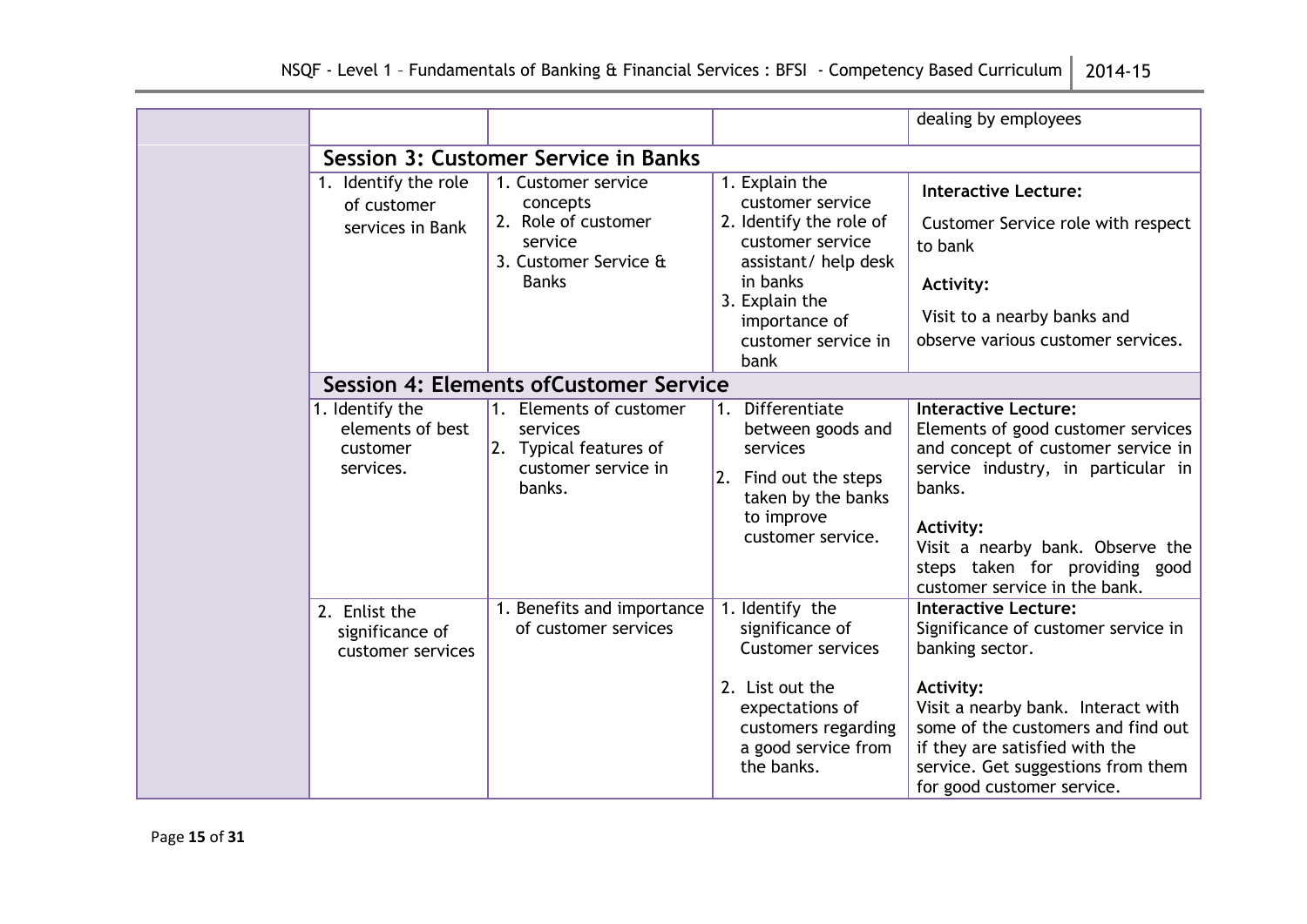| Unit Code: BFSI<br>105-NQ2014                                 | <b>Unit Title: Basics of Communication</b>                                                                |                                                                                                                                                                                                                                  |                                                                                                                                                                                                          |                                                                                                                                                                                                                                                                                                  |
|---------------------------------------------------------------|-----------------------------------------------------------------------------------------------------------|----------------------------------------------------------------------------------------------------------------------------------------------------------------------------------------------------------------------------------|----------------------------------------------------------------------------------------------------------------------------------------------------------------------------------------------------------|--------------------------------------------------------------------------------------------------------------------------------------------------------------------------------------------------------------------------------------------------------------------------------------------------|
|                                                               | <b>Duration: 15 hours</b>                                                                                 |                                                                                                                                                                                                                                  |                                                                                                                                                                                                          |                                                                                                                                                                                                                                                                                                  |
|                                                               |                                                                                                           | <b>Session 1: Principles of Communication</b>                                                                                                                                                                                    |                                                                                                                                                                                                          |                                                                                                                                                                                                                                                                                                  |
|                                                               | Learning                                                                                                  | Knowledge                                                                                                                                                                                                                        | Performance                                                                                                                                                                                              | <b>Teaching and</b>                                                                                                                                                                                                                                                                              |
| Location:                                                     | <b>Outcome</b>                                                                                            | <b>Evaluation</b>                                                                                                                                                                                                                | <b>Evaluation</b>                                                                                                                                                                                        | <b>Training Method</b>                                                                                                                                                                                                                                                                           |
| <b>Classrooms, Bank</b><br>or Financial<br><b>Institution</b> | 1. Identify<br>the<br>of<br>sources<br>communication<br>and define the<br>elements<br>0f<br>communication | 2. Describe the<br>various<br>medium<br>of<br>communication<br>3. Describe the various<br>sources of information<br>4. State seven C's of<br>communication<br>5. Describe the role of<br>sender and receiver in<br>communication | 1. Differentiate<br>between<br>internal<br>and<br>external<br>communication<br>2.<br>Demonstrate<br>the<br>knowledge<br>of<br>collecting<br>and<br>processing<br>information<br>from<br>various sources. | <b>Interactive Lecture:</b><br>Explain the entire<br>of<br>process<br>the<br>communication<br>and<br>state<br>effective<br>of<br>importance<br>communication.<br><b>Activity:</b><br>Practice sessions through role plays<br>on effective use of verbal and non-<br>verbal communication skills. |
|                                                               | 2. Identify the<br>practices in<br>verbal and non-<br>verbal<br>communication                             | 1. Describe the verbal &<br>non-verbal<br>communication<br>2. Importance of verbal<br>and non-verbal<br>communication.<br>3. Practices in verbal and<br>non-verbal<br>communication.                                             | 1. Differentiate<br>between verbal & -<br>verbal<br>communication<br>with examples.<br>Identify the<br>2.<br>practices in verbal<br>and non-verbal<br>communication.                                     | <b>Interactive Lecture:</b><br>The practices in verbal and non-<br>verbal communication.<br><b>Activity:</b><br>Practice sessions on effective use of<br>verbal and non-verbal<br>communication skills.                                                                                          |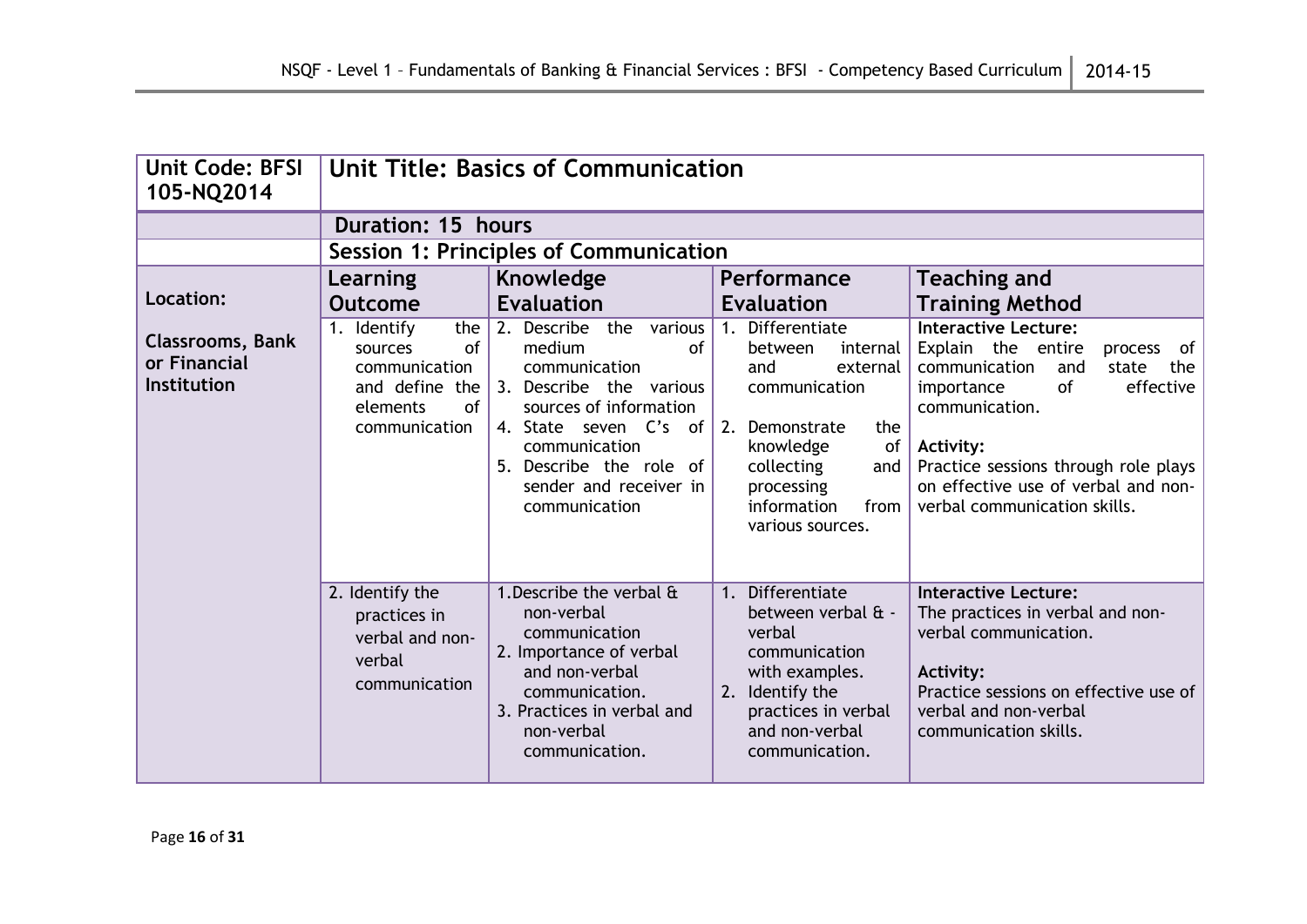| Session 2: Forms of communication                                                            |                                                                                                                                                                                                                                                                                                                                                                                |                                                                                                                                                                                                                                                                                                                                            |  |  |  |
|----------------------------------------------------------------------------------------------|--------------------------------------------------------------------------------------------------------------------------------------------------------------------------------------------------------------------------------------------------------------------------------------------------------------------------------------------------------------------------------|--------------------------------------------------------------------------------------------------------------------------------------------------------------------------------------------------------------------------------------------------------------------------------------------------------------------------------------------|--|--|--|
| 1. Identify<br>different forms<br><b>of</b><br>communication                                 | 1. Describe the advantage<br>different  <br>1. Identify<br>of different forms of<br>forms<br>of<br>communications in a<br>communication.<br>2. Describe<br>the<br>bank.<br>of<br>2.<br>disadvantages<br>Find<br>the<br>out<br>different<br>forms<br><b>of</b><br>advantage<br>and<br>communication<br>disadvantage<br><b>of</b><br>various forms<br><b>of</b><br>communication | <b>Interactive Lecture:</b><br>Define and explain advantage and<br>disadvantage of different forms of<br>communication.<br><b>Activity:</b><br>Visit a<br>bank;<br>observe<br>the<br>communication taking place among<br>the employees of the bank as well<br>between the bank employees and<br>the customers.                             |  |  |  |
| 2. Explain<br>the<br>features<br>of<br>formal<br>and<br>informal<br>communication            | 1. Differentiate<br>1. Describe the meaning of<br>formal communication.<br>between formal and<br>2. Describe the meaning of<br>informal<br>informal communication<br>communication with<br>examples observed<br>grapevine<br>or<br>communication.<br>in.<br>any<br>communication<br>activity.                                                                                  | <b>Interactive Lecture:</b><br>Features of formal and informal<br>Explain<br>communication.<br>the<br>circumstances under which these<br>forms of communication are used<br><b>Activity:</b><br>Visit a bank and observe<br>how<br>communications<br>made<br>are<br>to<br>customers by the bank. Identity the<br>formal and informal ones. |  |  |  |
|                                                                                              | <b>Session 3: Barriers of Communication</b>                                                                                                                                                                                                                                                                                                                                    |                                                                                                                                                                                                                                                                                                                                            |  |  |  |
| 1. Identify<br>the<br>why<br>reasons<br>certain<br>fail to meet the<br>desired<br>objective. | Describe<br>(1,<br>the<br>factors<br>1.<br>barriers to effective<br>that<br>act<br>as<br>communication barrier<br>communication<br>at<br>communications 2. Differentiate between<br>work place<br>of<br>various<br>types<br>barriers to effective<br>communication                                                                                                             | Compile a list of Interactive Lecture:<br>Barriers in communication<br>Activity:<br>Visit a bank and identify<br>the<br>barriers in communication                                                                                                                                                                                          |  |  |  |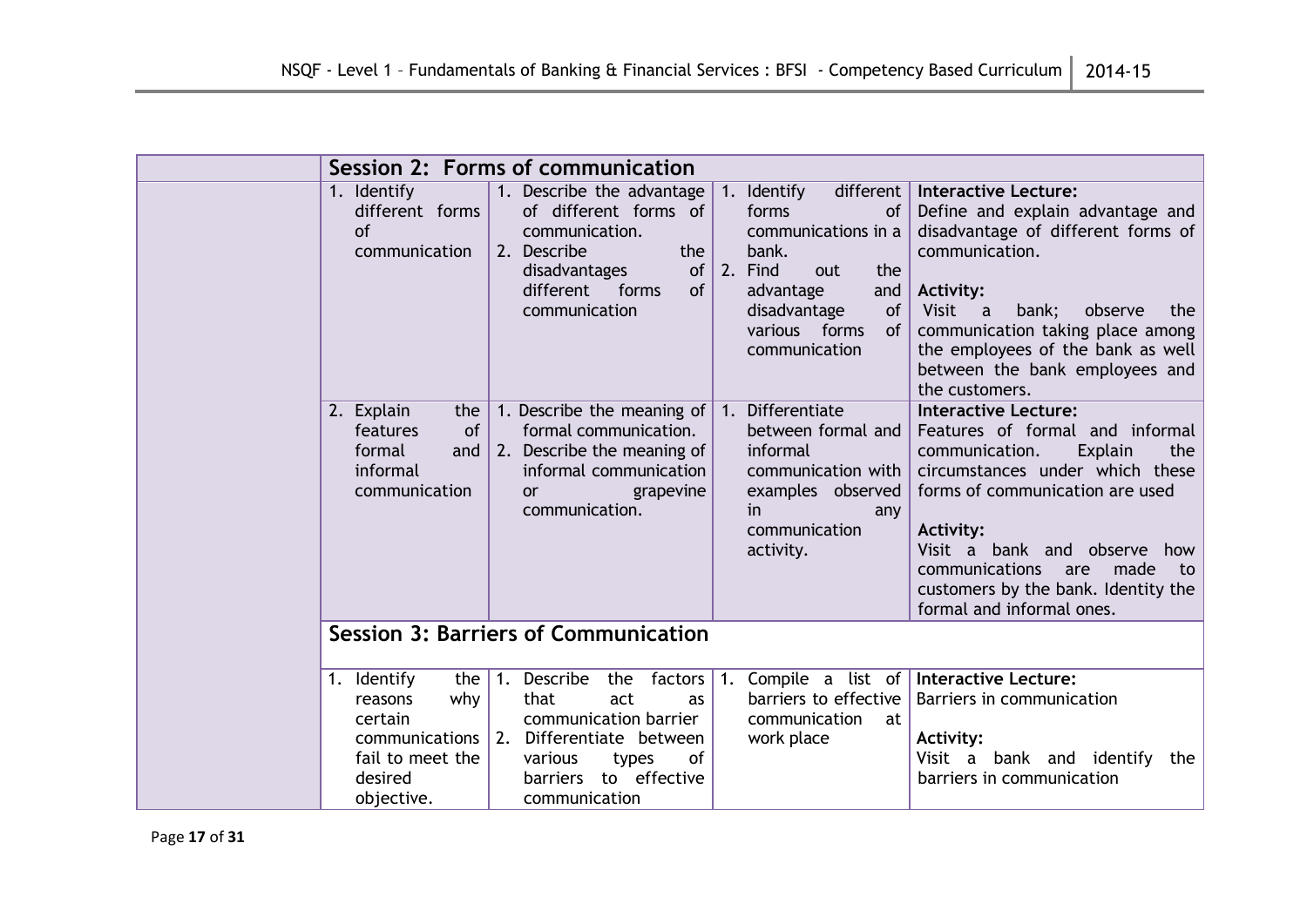| 2. Select<br>strategies<br>to<br>overcome<br>in<br><b>barriers</b><br>communication | Describe<br>the<br>ways<br>to<br>barriers<br>in<br>overcome<br>effective<br>communication                                                                                                                                                                                                                     | Select<br>strategies<br>to<br>barriers<br>overcome<br>in communication                                                                                                    | Interactive lecture<br>Barriers to effective communication<br>and ways to overcome them.<br>Activity<br>Visit a bank, observe barriers in<br>communication<br>and<br>suggest<br>strategies.                                                                                                                            |
|-------------------------------------------------------------------------------------|---------------------------------------------------------------------------------------------------------------------------------------------------------------------------------------------------------------------------------------------------------------------------------------------------------------|---------------------------------------------------------------------------------------------------------------------------------------------------------------------------|------------------------------------------------------------------------------------------------------------------------------------------------------------------------------------------------------------------------------------------------------------------------------------------------------------------------|
| Framing<br>of<br>question<br>and<br>complete<br>sentences                           | Session 4: Framing of Questions and Complete Sentences<br>1. State<br>why<br>asking<br>question is a powerful<br>tool in communication<br>2. Define open and close $\vert$ 2. List out different<br>questions<br>State importance of<br>3.<br>complete<br>framing<br>sentences in effective<br>communication. | 1. Differentiate<br>between open and<br>close questions.<br>situations<br>where<br>open question<br>is<br>effective<br>and<br>where<br>close<br>question is<br>effective. | <b>Interactive Lecture:</b><br>1. Role of questions in effective<br>communication.<br>2. Role of open and close question<br>communication and the<br>in i<br>situation where they could be<br>used.<br><b>Activity:</b><br>1. Role<br>involving<br>plays<br>different<br>communication<br><sub>in</sub><br>situations. |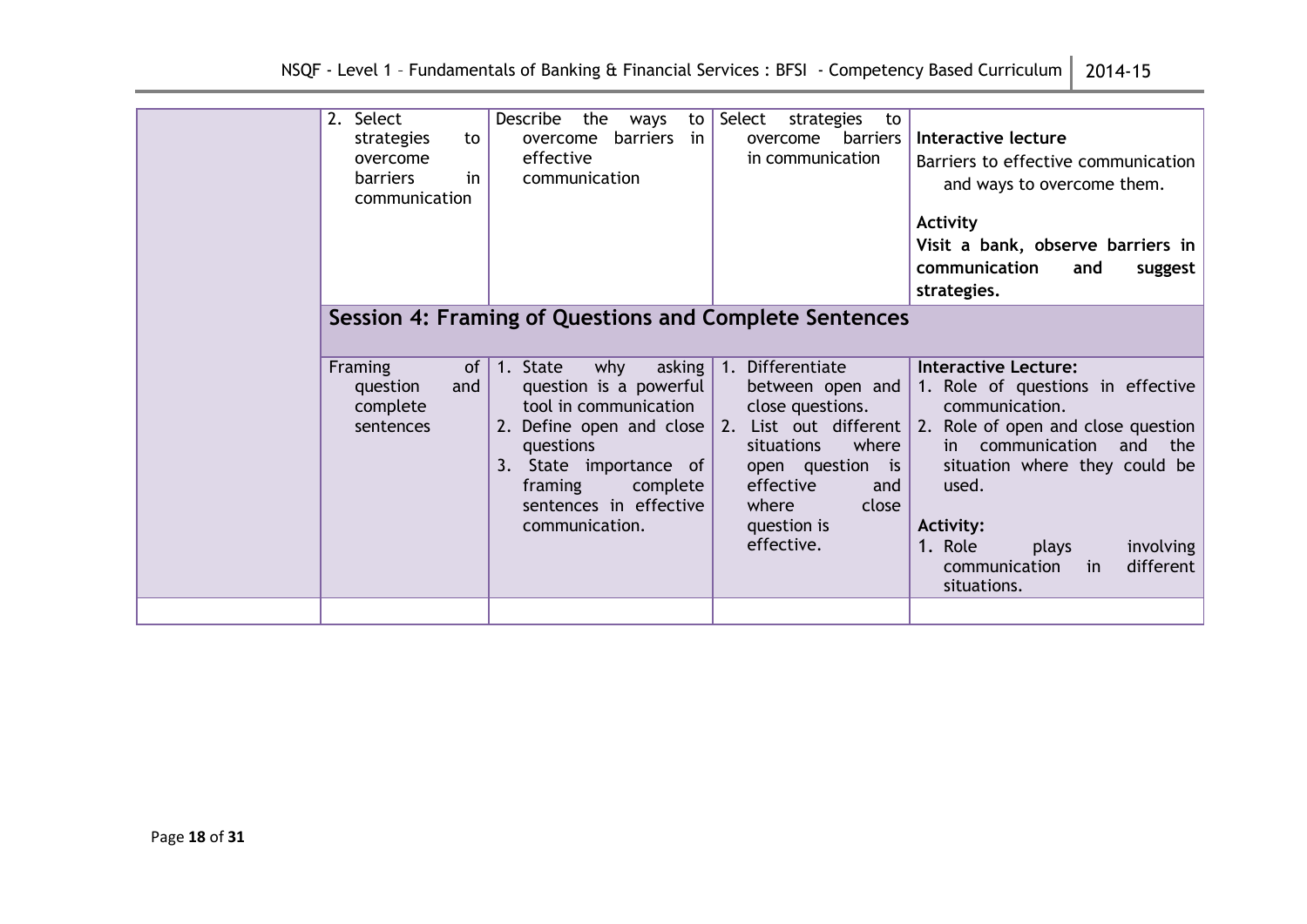| <b>Unit Code: BFSI</b><br>106-NQ2014                 | Unit Title: Basic Infrastructural Facilities and Safety Measure in<br><b>Banks</b>                                                                                                                                                              |                                                                                                                                                                     |                                                                                                                                                                                                                                                                                                                       |                                                                                                                                                                                                                                                                                                                                                                     |  |  |  |
|------------------------------------------------------|-------------------------------------------------------------------------------------------------------------------------------------------------------------------------------------------------------------------------------------------------|---------------------------------------------------------------------------------------------------------------------------------------------------------------------|-----------------------------------------------------------------------------------------------------------------------------------------------------------------------------------------------------------------------------------------------------------------------------------------------------------------------|---------------------------------------------------------------------------------------------------------------------------------------------------------------------------------------------------------------------------------------------------------------------------------------------------------------------------------------------------------------------|--|--|--|
| Location:<br><b>Classroom, Bank</b><br>and Financial | <b>Duration: 15 hours</b><br>Session 1: Basic Infrastructure Needed in a Bank Branch<br><b>Teaching and</b><br>Knowledge<br><b>Performance</b><br>Learning                                                                                      |                                                                                                                                                                     |                                                                                                                                                                                                                                                                                                                       |                                                                                                                                                                                                                                                                                                                                                                     |  |  |  |
| <b>Institution</b>                                   | <b>Outcome</b><br><b>Understand</b><br>the $\vert$ 1.<br>requirement of basic<br>infrastructure<br>and<br>facilities needed in a<br>for<br>smooth  <br>bank<br>operations and easy<br>customer interactions<br>and good<br>customer<br>service. | <b>Evaluation</b><br>Describe the<br>basicinfrastr<br>ucture<br>needed<br>forsmooth<br>operation of<br>bank<br>and<br>easy<br>customer<br>interaction<br>in a bank. | <b>Evaluation</b><br>1. List out the items of<br>infrastructure<br>necessary for good<br>customer service.<br>2. List out the items of<br>infrastructure<br>necessary for smooth<br>operation in the bank.<br>3. Enumerate<br>the  <br>measures taken by a<br>bank for safety of<br>property of customer<br>and bank. | <b>Training Method</b><br>Interactive lecture:<br>infrastructure<br>Basic<br>and<br>facilities needed in a bank for<br>safe<br>operations<br>and<br>easy<br>customer interactions and good<br>customer service.<br>Activity:<br>Visit to a bank. Observe various<br>items of infrastructure and<br>safety equipments. Note down<br>the utility of each one of them. |  |  |  |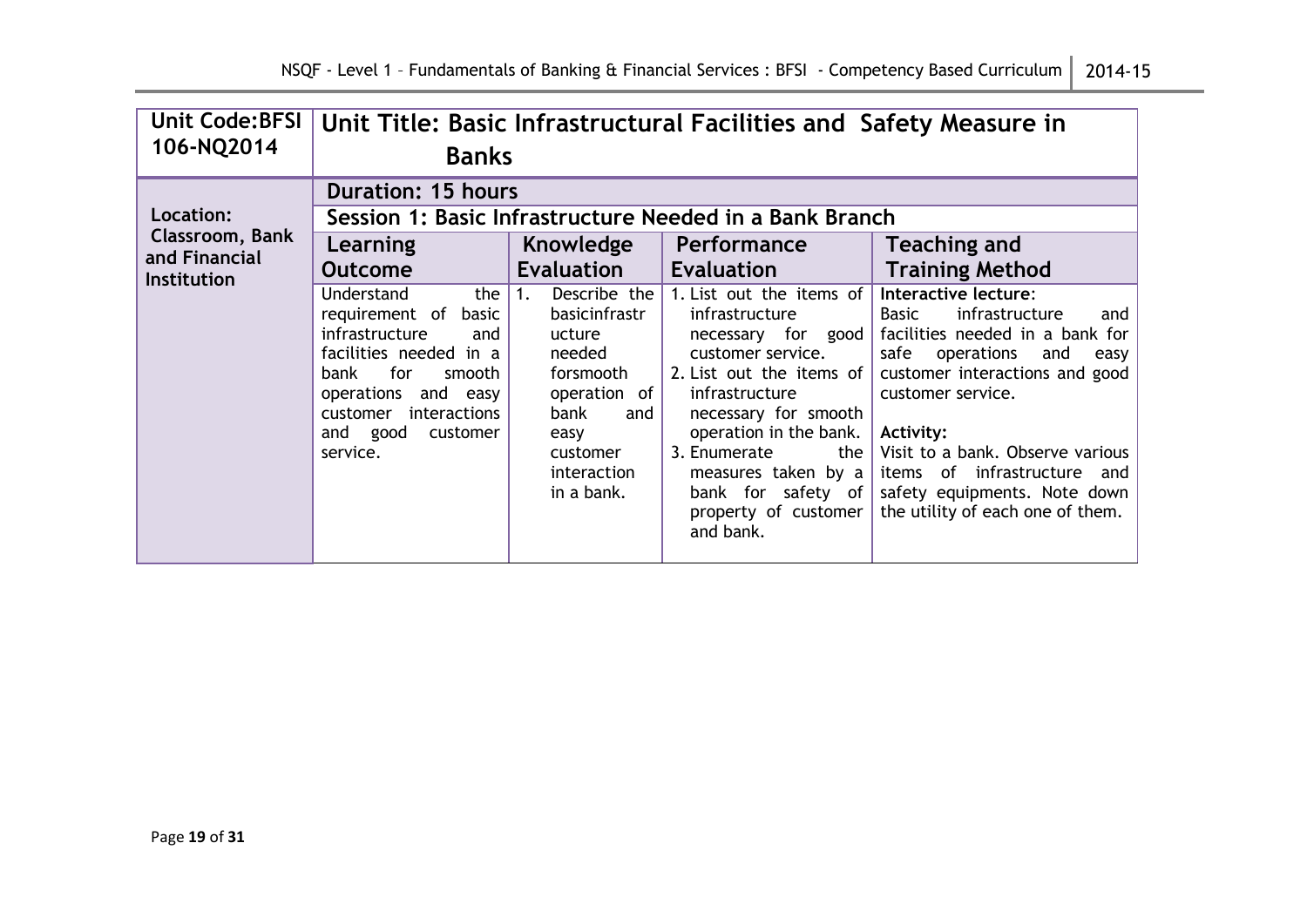| Session 2: Potential Hazards at Workplace                                       |                                                                                                                                                              |                                                                                                                                                                        |                                                                                                                                                                                          |  |  |
|---------------------------------------------------------------------------------|--------------------------------------------------------------------------------------------------------------------------------------------------------------|------------------------------------------------------------------------------------------------------------------------------------------------------------------------|------------------------------------------------------------------------------------------------------------------------------------------------------------------------------------------|--|--|
| 1. Describe potential<br>hazards & safe<br>practices to be<br>adopted in banks. | 1. State the<br>potential<br>hazards in<br>bank offices.<br>2. Describe the<br>practices to be<br>adopted for<br>ensuring<br>occupational<br>health & safety | 1. Enlist various safety<br>accessories used in<br>bank offices.<br>2. Differentiate<br>between common<br>safety and health<br>concerns and<br>problems.               | Interactive lecture:<br>Measures to Ensure Safety in<br>Banks.<br><b>Activity:</b><br>Visit to a bank branch<br>to<br>observe safety measures.                                           |  |  |
| 2. Extinguishing<br>small fires                                                 | 1. Describe<br>the $1.$<br>symbols<br>used<br>safety<br>for<br>purpose                                                                                       | Enlist<br>various<br>equipment<br>and<br>accessories used<br>to<br>extinguish fire<br>the<br>Demonstrate<br>$\mathsf{Z}$ .<br>process of using<br>fire<br>extinguisher | Interactive lecture:<br>Preventing Fire at Workplace<br>and Extinguishing Small Fires<br><b>Activity:</b><br>Visit to a bank branchto study<br>fire safety<br>equipment installed at the |  |  |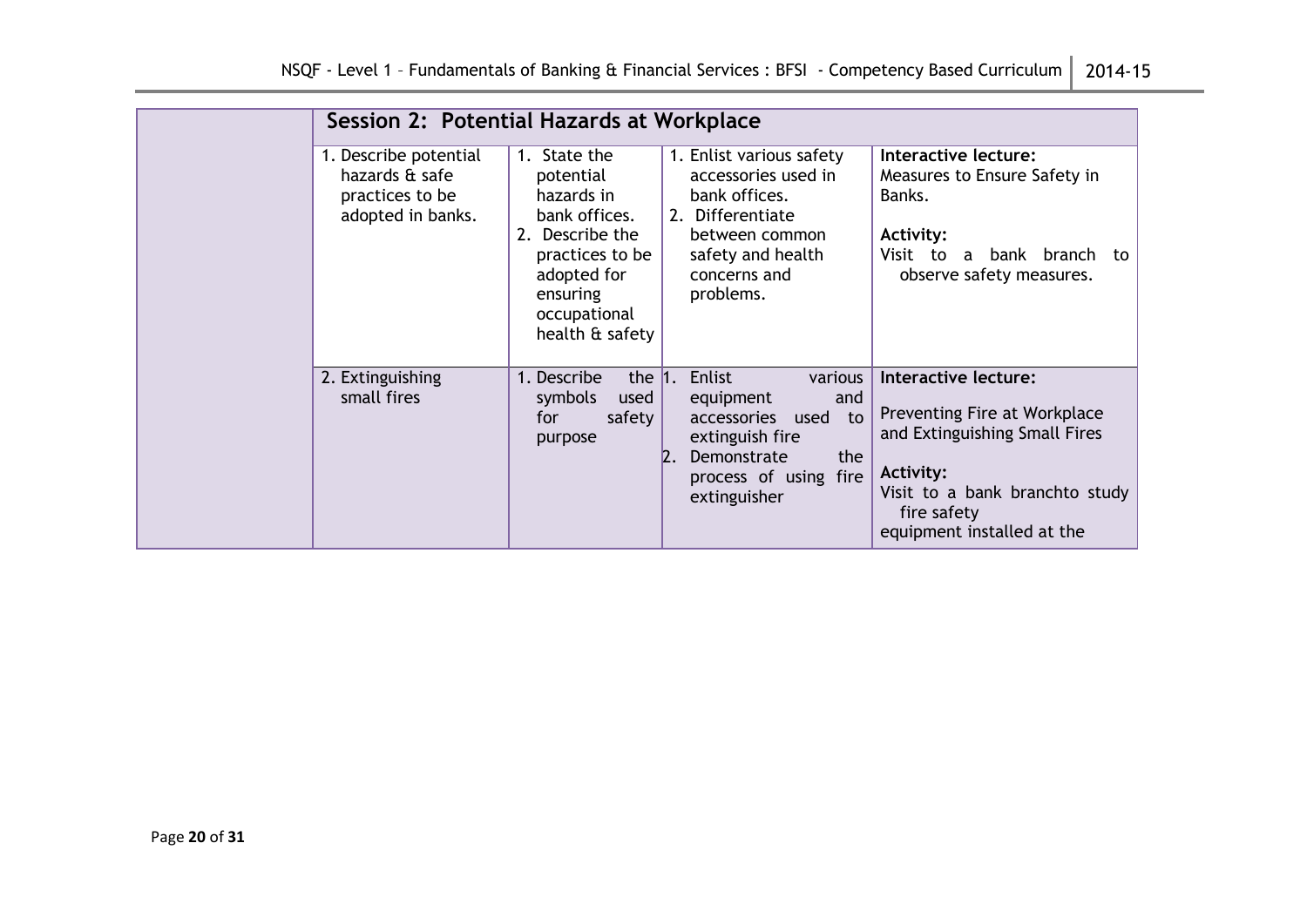| <b>Session 3: Safety Measures at Workplace</b>                                                                               |                                                                                                                                                                                                                     |                                                                                                                                      |                                                                                                                                                                                                                                                           |  |  |
|------------------------------------------------------------------------------------------------------------------------------|---------------------------------------------------------------------------------------------------------------------------------------------------------------------------------------------------------------------|--------------------------------------------------------------------------------------------------------------------------------------|-----------------------------------------------------------------------------------------------------------------------------------------------------------------------------------------------------------------------------------------------------------|--|--|
| 1. Practice safety<br>measures and tips to<br>control risk of fraud,<br>theft, burglary, fire<br>accidents etc.              | 1. Recognize<br>some common<br>safety concerns<br>in bank.<br>2. State the<br>circumstance<br>leading tofraud,<br>theft, burglary,<br>fire accidents<br>etc. in a bank<br>office and<br>measures to<br>prevent them | 1. Classify various<br>safety issues at the Bank<br>office<br>2. Select preventive<br>measures to avoid fraud,<br>theft and robbery. | Interactive lecture:<br>Discuss safety measures<br>required in a bank and methods<br>of preventing issues related to<br>these concerns<br><b>Activity:</b><br>Visit to a bank to study<br>measures to prevent fraud,<br>theft and robbery                 |  |  |
|                                                                                                                              |                                                                                                                                                                                                                     | Session 4: Precautions to be taken by Customers for their own Safety                                                                 |                                                                                                                                                                                                                                                           |  |  |
| Understand<br>the<br>1.<br>safety measures to<br>taken<br>be<br>by<br>customers during<br>their transactions<br>in the Bank. | <b>Describe</b><br>the $ $<br>precaution to be<br>taken<br>by<br>customers while<br>conducting their<br>transactions.                                                                                               | List out areas where<br>precautionsare<br>to<br>be<br>taken<br>by customers<br>while conducting their<br>transactions.               | <b>Interactive Lecture:</b><br>Safety measures to be taken by<br>during<br>their<br>customers<br>transactions in the bank.<br>Activity<br>Visit a bank and observe the<br>precautions to be taken by the<br>their<br>customers<br>during<br>transactions. |  |  |
| Know the steps<br>2.<br>taken by banks to<br>educate customers<br>to take<br>precautions for<br>their safety.                | State steps taken<br>by banks to<br>educate customers<br>to take<br>precautions for<br>their safety                                                                                                                 | Enlist the areas where<br>customer are required to<br>be educated to take<br>precautions for their<br>safety                         | Interactive lecture :<br>Steps taken by banks to educate<br>customers to take precautions for<br>their safety.<br>Activity: Visit a bank. Observe the<br>steps taken by the bank to educate<br>customer for their safety.                                 |  |  |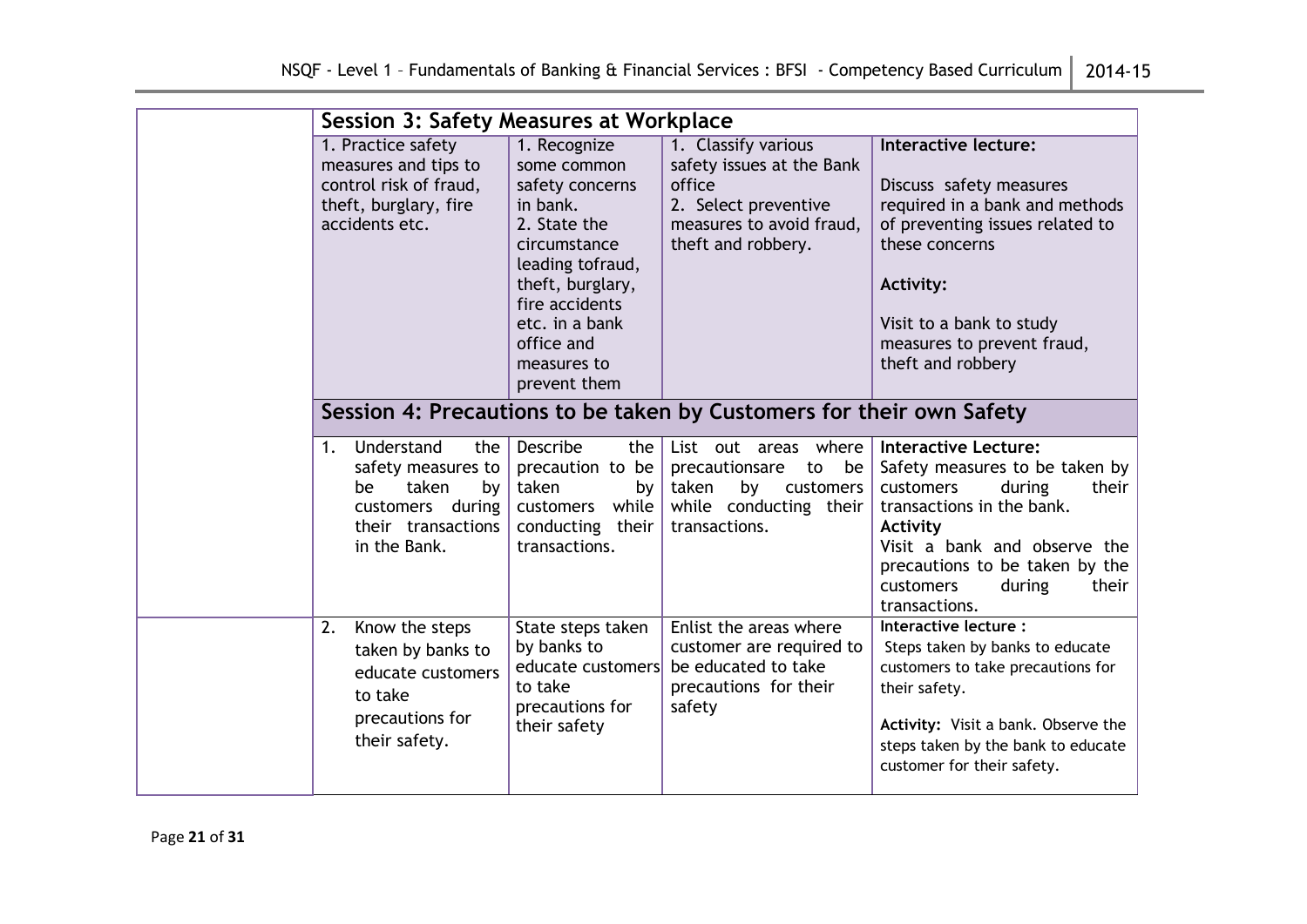| <b>Unit Code: BFSI</b><br>107-NQ2012                    | Unit Title: Work Integrated Learning                                                                                  |                                                                                                        |                                                                                                                                                                            |                                                                                                                                                                                                                                                           |  |  |
|---------------------------------------------------------|-----------------------------------------------------------------------------------------------------------------------|--------------------------------------------------------------------------------------------------------|----------------------------------------------------------------------------------------------------------------------------------------------------------------------------|-----------------------------------------------------------------------------------------------------------------------------------------------------------------------------------------------------------------------------------------------------------|--|--|
|                                                         | <b>Duration: 15 Hours</b>                                                                                             |                                                                                                        |                                                                                                                                                                            |                                                                                                                                                                                                                                                           |  |  |
|                                                         |                                                                                                                       | Session 1: Types of Transactions or Activities in a Bank                                               |                                                                                                                                                                            |                                                                                                                                                                                                                                                           |  |  |
| Location:                                               | Learning                                                                                                              | Knowledge                                                                                              | Performance                                                                                                                                                                | <b>Teaching and</b>                                                                                                                                                                                                                                       |  |  |
|                                                         | <b>Outcome</b>                                                                                                        | <b>Evaluation</b>                                                                                      | Evaluation                                                                                                                                                                 | <b>Training Method</b>                                                                                                                                                                                                                                    |  |  |
| <b>Classrooms, Bank</b><br>and Financial<br>Institution | <b>Understand various</b><br>financial activities<br>and modern<br>technology based<br>basic services of<br>the banks | Describe various financial<br>activities and<br>modern technology based<br>basic services of the banks | Differentiate between<br>the financial activities<br>which are normally<br>done in bank office<br>and the activities<br>which can be done<br>without visiting the<br>bank. | <b>Interactive lecture:</b><br>Explain various financial activities<br>of banks with specific reference to<br>technology based activities.<br><b>Activity:</b><br>Visit<br>a bank and observe the<br>process<br>of<br>financial<br>various<br>activities. |  |  |
|                                                         |                                                                                                                       |                                                                                                        | Session 2: Mapping the Institutions in the Financial System                                                                                                                |                                                                                                                                                                                                                                                           |  |  |
|                                                         | institutions, banks,<br>NBFCs etc. in your<br>surrounding area.                                                       | Map the financial State main functions of<br>the financial institutions in<br>your surrounding area    | Differentiate between<br>the institutions listed<br>by you based on their<br>key operations.                                                                               | Interactive lecture:<br>Job opportunities in banking and<br>finance sector                                                                                                                                                                                |  |  |
|                                                         |                                                                                                                       |                                                                                                        |                                                                                                                                                                            | <b>Activity:</b><br>List out the financial institutions,<br><b>NBFCs</b><br>etc.<br>in<br>bank,<br>your<br>surrounding area. Note down their<br>key operations.                                                                                           |  |  |
|                                                         | Session 3:0n the Job Training in a nearby Finance related Business Unit                                               |                                                                                                        |                                                                                                                                                                            |                                                                                                                                                                                                                                                           |  |  |
|                                                         | Identify the books<br>of accounts used in<br>the operations of a<br>NBFC and                                          | Describe the main types of<br>accounts in the books of a<br><b>NBFC</b>                                | Enumerate the types<br>of transactions<br>normally performed in<br><b>NBFCs</b>                                                                                            | Interactive lecture:<br>Discuss the normal transactions<br>which take place in a NBFC.                                                                                                                                                                    |  |  |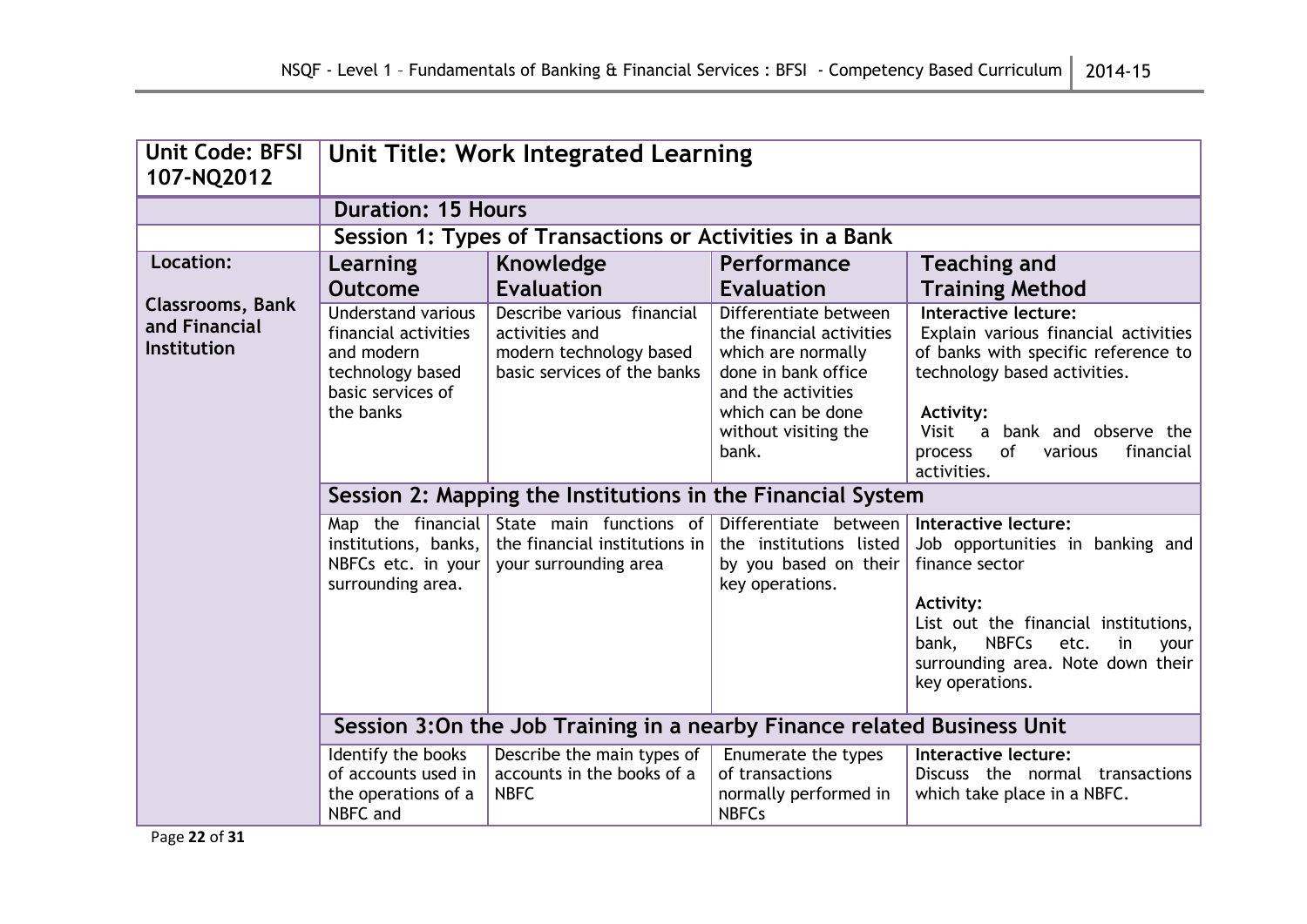| learn to post<br>accounting<br>transactions.               |                                                                                                           |                                                                                                                                                                                                                                                                               | Activity:<br>On the job learning of accounting<br>in a NBFC                                                                                                                                                                                                                                                                                  |
|------------------------------------------------------------|-----------------------------------------------------------------------------------------------------------|-------------------------------------------------------------------------------------------------------------------------------------------------------------------------------------------------------------------------------------------------------------------------------|----------------------------------------------------------------------------------------------------------------------------------------------------------------------------------------------------------------------------------------------------------------------------------------------------------------------------------------------|
|                                                            | Session 4: Practical's to Understand Basics of Communication                                              |                                                                                                                                                                                                                                                                               |                                                                                                                                                                                                                                                                                                                                              |
| Learn the basics of<br>communication<br>through activities | ate the essential feature of<br>effective communication<br>brought out in the activity<br>and bank visit. | Enlist the positive and<br>negative points<br>observed in the role<br>play.<br>List out your<br>observations of bank<br>employees' interaction<br>with customer, during<br>your bank visit, and<br>relate them to your<br>understanding of the<br>basics of<br>communication. | Interactive lecture:<br>Lecture on do's and don'ts of<br>verbal communication with<br>customers in a bank.<br><b>Activity:</b><br>1. Role play for greeting and<br>enquiring the purpose of<br>customer's visit to the bank.<br>2. Visit a bank and observe how<br>the employeesgreet the<br>customer and enquire their<br>purpose of visit. |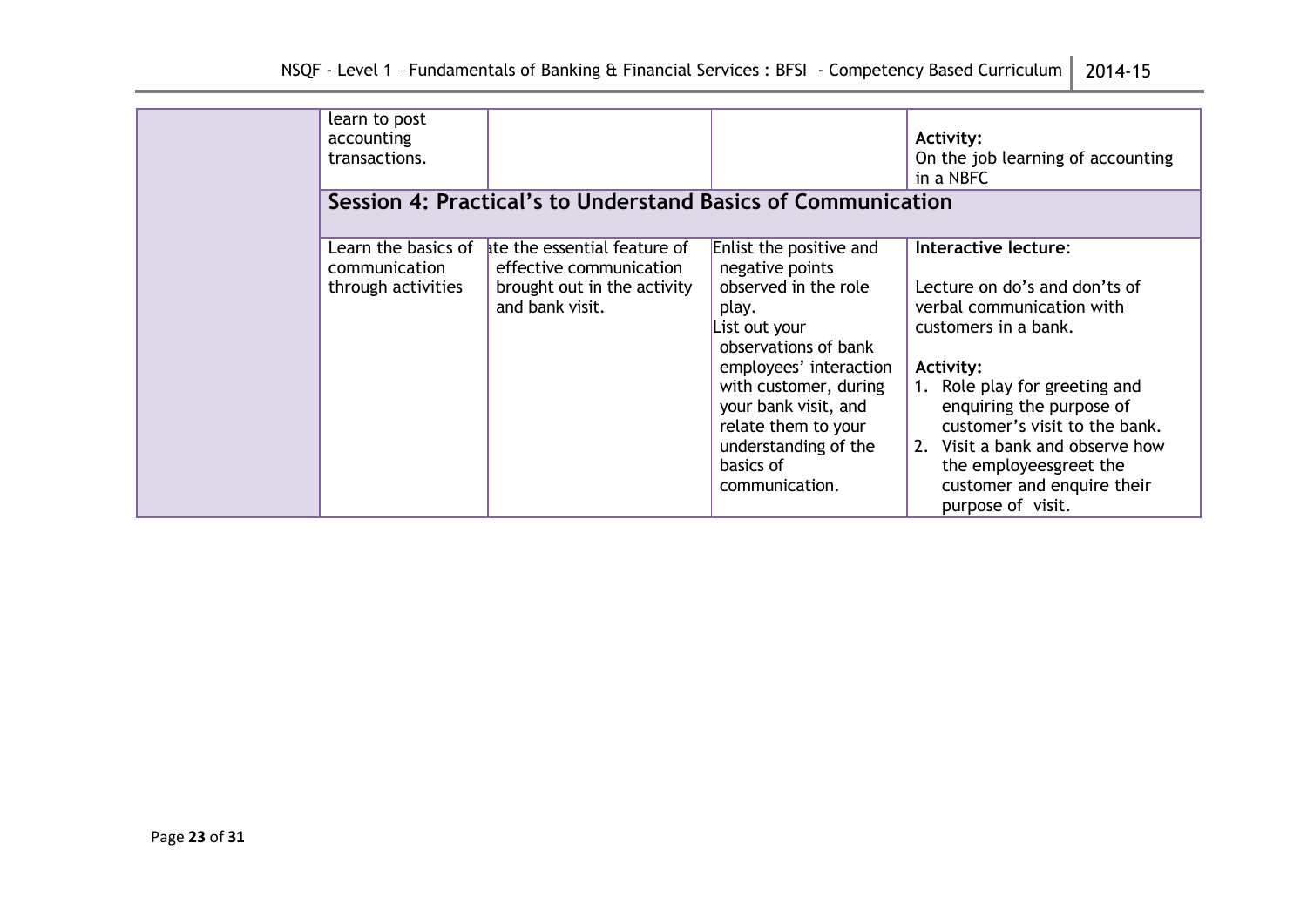## **Assessment Guide**

Assessment is a process used for determining an individual's progress or level of mastery/competence in an occupational area. It may be formative (continuous) and/or summative (final).It is a process of collecting evidence and making judgment about the extent to which a person demonstrates the knowledge and skills set out in the standards or learning outcomes of a unit of competency. Assessment should be done on the basis of information or evidence about the individual's ability against clearly stated objectives or standards. A diversity of assessment methods is required to achieve the multiple purposes and to satisfy the requirements of competency based assessment. Appropriate evidence is to be collected from activities that can be clearly related to the Units of Competency. It should cover all the elements and performance criteria/indicatorsin the competency standards.Student's achievements should be assessed by using the following methods of assessment.

| S.No.        | <b>Method of Assessments</b> | Weightage<br>(Max. marks) | <b>Evaluator</b>          |
|--------------|------------------------------|---------------------------|---------------------------|
|              | Written test                 | 30                        | Teacher                   |
| 2.           | Practical test               | 30                        | Certified Assessor #      |
| 3.           | Oral test/viva voce          | 10                        | Teacher/External Examiner |
| 4.           | Portfolio                    | 10                        | Teacher                   |
| 5.           | Project                      | 10                        | Teacher/Trainer           |
| 6.           | <b>Direct Observation</b>    | 10                        | Teacher/Trainer           |
| <b>Total</b> |                              | 100                       |                           |

# Assessors will be certified by the State Education Board.

**1. Written test:** It allows candidates to demonstrate that they have the knowledge and understanding of a given topic.

Page **24** of **31**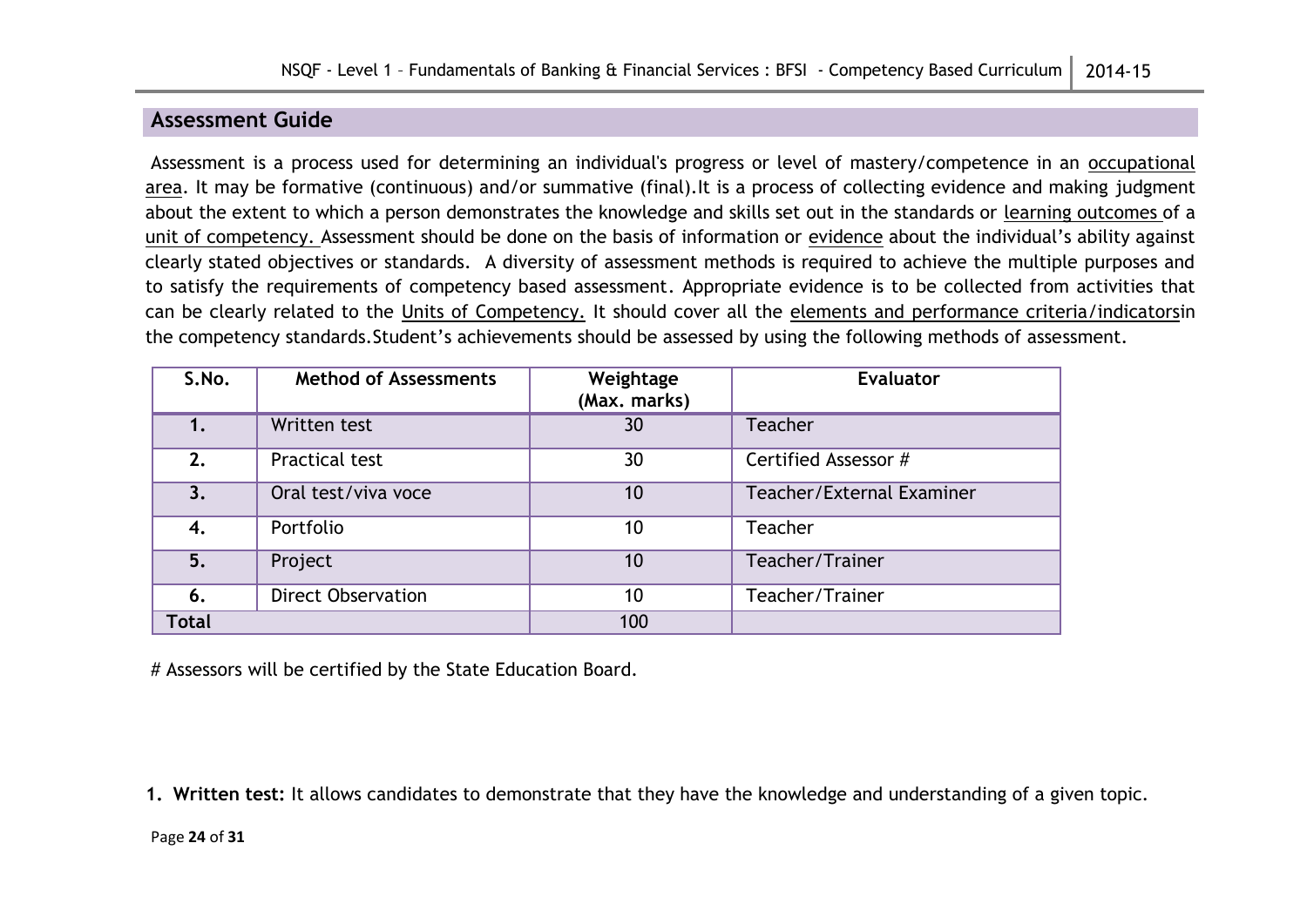- **2. Practical test:** It allows candidates to demonstrate application of skills in simulated or real work conditions against competency standards (skill and academic standards).
- 3. **Oral test/viva voce:** It allows candidates to demonstrate communication skills and content knowledge. Audio or video recording can be done at the time of oral test or viva voce.
- 4. **Portfolio:** It is a compilation of documents that supports the candidate's claim of competence that was acquired from prior learning and experience. Documents (including photo's, newspaper articles, reports, etc.) of practical experience in the workplace or the community and photographs of the products prepared by the candidates related to the units of competency should be included in the portfolio.
- **5. Project:** Projects (individual or group projects) are a great way to assess the practice skills on a deadline, but these should be given on the basis of the capability of the individual to perform the tasks or activities involved in the project. Projects should be discussed in the class and the teacher should periodically monitor the progress of the project and provide feedback for improvement and innovation.
- **6. Direct Observation –** Direct observation requires a considerable degree of commitment from the observer and those being observed. Employability skills evaluation listed below in the table should be evaluated through direct observation by the teacher/trainer and appropriate records should be maintained for transparency in evaluation.

| Employability<br><b>Skill Area</b> | S.No. | <b>Competencies and Performance Standards</b>     | Competent | <b>Not Yet</b><br>Competent |
|------------------------------------|-------|---------------------------------------------------|-----------|-----------------------------|
| Communication                      | 1.    | Questions appropriately                           |           |                             |
|                                    | 2.    | Writes clearly and legibly                        |           |                             |
|                                    | 3.    | Demonstrates good listening and responding skills |           |                             |
|                                    | 4.    | Informs about the absence and reasons of absence  |           |                             |
| Responsibility                     | 5.    | Organizes work                                    |           |                             |
|                                    | 6.    | Manages time effectively and efficiently          |           |                             |
|                                    | 7.    | Complete assignments timely                       |           |                             |
|                                    | 8.    | Displays care for tools and equipment             |           |                             |
|                                    | 9.    | Accepts responsibility pleasantly                 |           |                             |
|                                    | 10.   | Exhibits patience                                 |           |                             |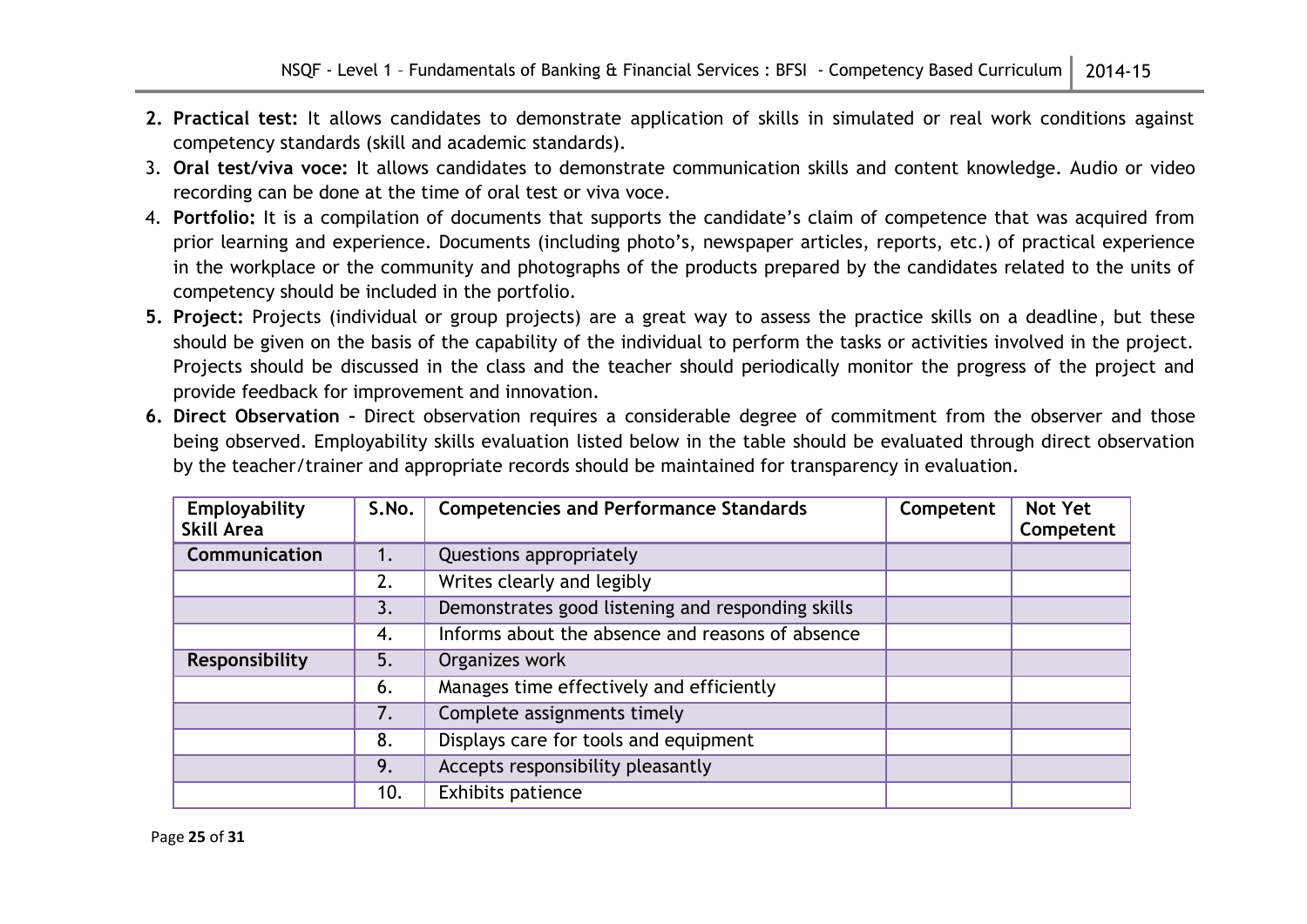|                               | 11. | Demonstrates pride in work                       |  |
|-------------------------------|-----|--------------------------------------------------|--|
| Interpersonal<br>relationship | 12. | Displays friendly and cooperative attitude       |  |
|                               | 13. | Demonstrates tactfulness in difficult situations |  |
|                               | 14. | Accepts constructive criticism                   |  |
|                               | 15. | Exhibits positive attitude                       |  |
| <b>Health and Safety</b>      | 16. | Practices good personal hygiene regularly        |  |
|                               | 17. | Maintains good personal health                   |  |
|                               | 18. | Dresses well and in appropriate manner           |  |
| Innovation and                | 19. | Give reasons and make judgments objectively      |  |
| Creativity                    |     |                                                  |  |
|                               | 20. | Share ideas and thoughts with others             |  |

1. Competent =  $0.5$  marks

2. Not yet competent =  $0$ 

#### **List of Tools, Equipment and Materials**

The list given below is suggestive and an exhaustive list should be prepared by the teacher. Only basic tools, equipment and accessories should be procured by the Institution so that the routine tasks can be performed by the students regularly for practice and acquiring adequate practical experience.

## **Equipments/Tools**

## **Teaching/Training Aids**

- 1. Computer
- 2. LCD Projector
- 3. Projection Screen
- 4. White/Black Boards

Page **26** of **31**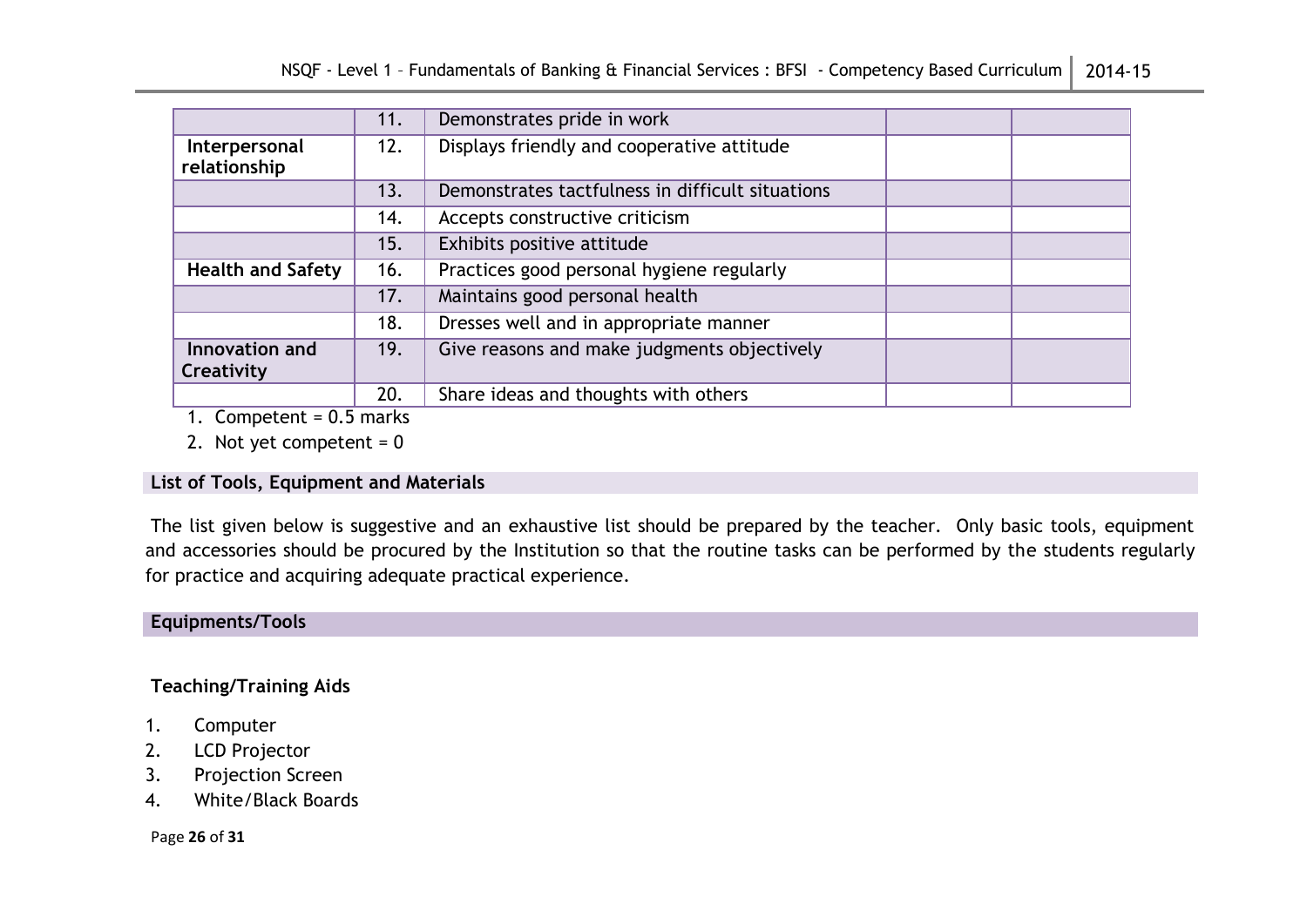# 5. Flip Chart Holder

#### **Teacher's Qualifications**

Qualification, competencies and other requirements for appointment of Graduate Teacher (Banking and Financial Services) on contractual basis should be as follow

| S.No | Qualification                                                                               | <b>Minimum Competencies</b>                                                                                     | Age Limit                                                                |
|------|---------------------------------------------------------------------------------------------|-----------------------------------------------------------------------------------------------------------------|--------------------------------------------------------------------------|
|      | M.Com or MBA (Finance)<br>Or<br>B.Com with 2 years'<br>experience in Banking and<br>Finance | Effective communication skills (oral and written)<br>Basic computing skills.<br>Relevant technical competencies | $18-37$ years<br>Age relaxation to be<br>provided as per Govt.<br>rules. |